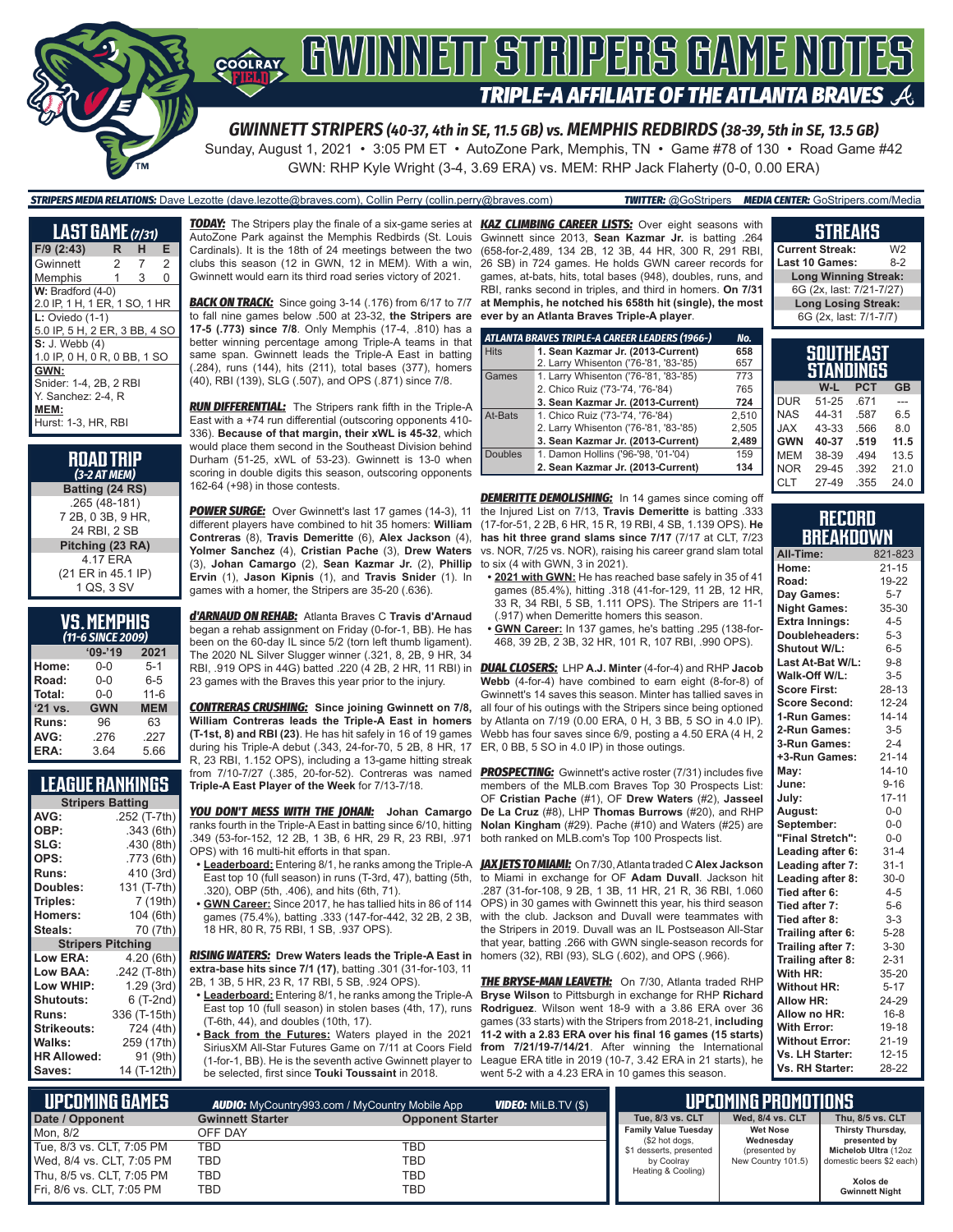

#### *SUNDAY, AUGUST 1, 2021 AT MEMPHIS*

#### **MANAGER MATT TUIASOSOPO**

**Matt Tuiasosopo** is in his first season as Gwinnett manager and his third season as a coach in the Atlanta Braves organization in 2021. He was named the seventh manager in team history on 3/30/21. Tuiasosopo is both the youngest manager in team history (turned 35 on 5/10) and the first former Gwinnett player to manage the club (hit .221 with 19 HR, 73 RBI in 178 games from 2016-17).

Tuiasosopo made his managerial debut in 2019 with Class-A Rome, leading the club to a 65-74 record and earning Atlanta's Bobby Cox Award for minor league manager of the year. He was set to return to Rome in 2020, but was reassigned to the Braves Alternate Training Site at Coolray Field once the MiLB season was canceled.

| Tuiasosopo's Managerial Career | Games | W-L     | <b>PCT</b> | <b>Plavoffs</b> |
|--------------------------------|-------|---------|------------|-----------------|
| With Gwinnett (1 Season):      | 77    | 40-37   | 519        |                 |
| MiLB Career (2 Seasons):       | 216   | 105-111 | .486       |                 |

*All staff bios available in the 2021 Stripers Media Guide*

|                            | EJECTIONS (3)            |                         |
|----------------------------|--------------------------|-------------------------|
| Player/Coach               | Date/Inning              | <b>Umpire</b>           |
| <b>Ryan Goins</b>          | 5/25 vs. MEM, 7th Inning | <b>HP Clint Vondrak</b> |
| <b>MGR Matt Tuiasosopo</b> | 6/3 vs. JAX, 8th Inning  | <b>HP Alex Tosi</b>     |
| <b>Travis Snider</b>       | 7/30 at MEM, 8th Inning  | HP John Bacon           |

| TEAM DEFENSE (6th in triple-a east)                                                                                  |                                                          |           |                          |            |            |           |           |  |  |  |  |
|----------------------------------------------------------------------------------------------------------------------|----------------------------------------------------------|-----------|--------------------------|------------|------------|-----------|-----------|--|--|--|--|
| <b>PCT</b>                                                                                                           | G                                                        | ТC        | PO                       | A          | Е          | <b>DP</b> | ТP        |  |  |  |  |
| .983                                                                                                                 | 77                                                       | 2752      | 2000                     | 705        | 47         | 76        |           |  |  |  |  |
| <b>Catchers</b>                                                                                                      |                                                          | <b>SB</b> | $\mathsf{cs}$            | <b>ATT</b> | <b>PCT</b> | <b>PB</b> | W-L       |  |  |  |  |
| Casteel, Ryan                                                                                                        |                                                          | 1         | 0                        |            | .000       | 1         | $1 - 1$   |  |  |  |  |
| Contreras, William                                                                                                   |                                                          | 4         | 0                        | 4          | .000.      | 2         | $10 - 1$  |  |  |  |  |
| d'Arnaud, Travis                                                                                                     |                                                          | 0         | 0                        | 0          |            | 0         | $1 - 0$   |  |  |  |  |
| Jackson, Alex                                                                                                        |                                                          | 10        | 4                        | 14         | .286       |           | $11 - 12$ |  |  |  |  |
| Lucroy, Jonathan                                                                                                     |                                                          | 18        | 5                        | 23         | .217       |           | $8 - 15$  |  |  |  |  |
| Martinez, Carlos                                                                                                     |                                                          | 3         | 0                        | 3          | .000       |           | $2 - 1$   |  |  |  |  |
| Morales, Jonathan                                                                                                    |                                                          | 10        | 3                        | 13         | .231       |           | $7 - 7$   |  |  |  |  |
| Total:                                                                                                               |                                                          | 46        | 12                       | 58         | .207       |           | 40-37     |  |  |  |  |
| Waters (8), Demeritte (4), Ervin (4), Sanchez (2),<br>Outfield Assists (21):<br>Almonte (1), Inciarte (1), Pache (1) |                                                          |           |                          |            |            |           |           |  |  |  |  |
| <b>Pitcher Pickoffs (2):</b>                                                                                         |                                                          |           | Y. Lopez (1), Muller (1) |            |            |           |           |  |  |  |  |
|                                                                                                                      | <b>Catcher Pickoffs (2):</b><br>Casteel (1), Jackson (1) |           |                          |            |            |           |           |  |  |  |  |

## **STARTS**

|     | <b>By Batting Order</b>                                                                    |
|-----|--------------------------------------------------------------------------------------------|
| 1:  | Waters (53), Pache (10), Inciarte (6), Arcia (5), Almonte (1), Ervin (1), Sanchez (1)      |
| 2:  | Pache (24), Kipnis (22), Arcia (12), Goins (7), Demeritte (3), Waters (3),                 |
|     | Almonte (1), Camargo (1), Ervin (1), Gore (1), Heredia (1) Sanchez (1)                     |
| 3:  | Arcia (33), Camargo (29), Demeritte (4), Jackson (3), Kipnis (3), Lucroy (3),              |
|     | Contreras (1), d'Arnaud (1)                                                                |
| 4:  | Camargo (26), Jackson (17), Demeritte (14), Lucroy (5), Contreras (4), Kipnis (4),         |
|     | Almonte (3), Casteel (3), Kazmar Jr. (1)                                                   |
| 5:  | Lucroy (13), Contreras (11), Goins (10), Kazmar Jr. (10), Almonte (8), Jackson (8),        |
|     | Kipnis (5), Demeritte (4), Camargo (3), Snider (2), Casteel (1), Ervin (1), Sanchez (1)    |
| 6:  | Goins (17), Kazmar Jr. (10), Casteel (8), Ervin (8), Snider (8), Demeritte (5),            |
|     | Lucroy (5), Almonte (4), Sanchez (4), Waters (4), Pache (3), Jackson (1)                   |
| 7:  | Ervin (20), Kazmar Jr. (15), Goins (10), Snider (10), Sanchez (8), Pache (5),              |
|     | Casteel (3), Demeritte (3), Morales (2), Almonte (1)                                       |
| 8:  | Sanchez (25), Ervin (11), Morales (10), Kazmar Jr. (9), Snider (6), Goins (5),             |
|     | Casteel (4), Gore (4), Brugman (1), Martinez (1), Unroe (1)                                |
| 9:  | Starting Pitchers (47), Sanchez (10), Morales (8), Snider (3), Casteel (2),                |
|     | Gore (2), Kazmar Jr. (2), Martinez (2), Unroe (1)                                          |
|     | <b>By Position</b>                                                                         |
| C:  | Jackson (23), Lucroy (23), Morales (14), Contreras (11), Martinez (3), Casteel (2),        |
|     | d'Arnaud (1)                                                                               |
| 1B: | Camargo (32), Casteel (17), Snider (11), Kazmar Jr. (8), Morales (4), Lucroy (2),          |
|     | Unroe $(2)$ , Goins $(1)$                                                                  |
| 2B: | Kipnis (26), Goins (19), Sanchez (16), Kazmar Jr. (15), Arcia (1)                          |
| 3B: | Camargo (24), Kazmar Jr. (23), Sanchez (17), Goins (8), Arcia (3), Morales (2)             |
| SS: | Arcia (41), Goins (21), Sanchez (13), Camargo (1), Kazmar Jr. (1)                          |
| LF: | Waters (22), Ervin (19), Almonte (9), Gore (7), Snider (7), Kipnis (5), Arcia (4),         |
|     | Demeritte (2), Heredia (1), Sanchez (1)                                                    |
| CF: | Pache (40), Waters (26), Ervin (6), Inciarte (5)                                           |
| RF: | Demeritte (29), Ervin (16), Waters (12), Almonte (8), Snider (8), Sanchez (3),             |
|     | Camargo (1)                                                                                |
| DH: | Jackson (6), Contreras (5), Kipnis (3), Snider (3), Casteel (2), Demeritte (2), Pache (2), |
|     | Almonte (1), Arcia (1), Brugman (1), Camargo (1), Ervin (1), Inciarte (1), Lucroy (1)      |
|     |                                                                                            |
|     |                                                                                            |

|               | VS.2021 OPPONENTS |             |              |               |         |               |              |  |  |  |  |  |  |
|---------------|-------------------|-------------|--------------|---------------|---------|---------------|--------------|--|--|--|--|--|--|
|               | Home              | <b>Road</b> | <b>Total</b> |               | Home    | <b>Road</b>   | <b>Total</b> |  |  |  |  |  |  |
| <b>CHA</b>    | ---               | $11 - 1$    | $11 - 1$     | COL           |         |               |              |  |  |  |  |  |  |
| DUR           | ---               | $1 - 5$     | $1 - 5$      | LOU           | $4 - 2$ | $\frac{1}{2}$ | $4 - 2$      |  |  |  |  |  |  |
| <b>JAX</b>    | $1 - 5$           | ---         | $1 - 5$      | <b>MW DIV</b> | $4 - 2$ | $0-0$         | $4 - 2$      |  |  |  |  |  |  |
| <b>IMEM</b>   | $5 - 1$           | $6 - 5$     | $11 - 6$     |               |         |               |              |  |  |  |  |  |  |
| <b>NAS</b>    | $6-6$             | $0-6$       | $6 - 12$     |               |         |               |              |  |  |  |  |  |  |
| <b>INOR</b>   | $5 - 1$           | $1 - 5$     | $6-6$        |               |         |               |              |  |  |  |  |  |  |
| <b>SE DIV</b> | $17 - 13$         | 19-22       | 36-35        |               |         |               |              |  |  |  |  |  |  |

### **LAST AT-BAT WINS** *(9)*

| The Stripers are 9-8 (.529) in games decided in the last at-bat in 2021. |                          |                                         |  |  |  |  |  |  |  |
|--------------------------------------------------------------------------|--------------------------|-----------------------------------------|--|--|--|--|--|--|--|
| Date/Opponent                                                            | <b>Score</b>             | <b>Game-Winning Play</b>                |  |  |  |  |  |  |  |
| 5/4 at Charlotte                                                         | 10-9 (12th)              | Almonte scores on E4 (Reynolds)         |  |  |  |  |  |  |  |
| 5/9 at Charlotte                                                         | 12-9 (10th)              | Camargo RBI single                      |  |  |  |  |  |  |  |
| 5/14 vs. Louisville                                                      | $2-1$ (8th)              | Arcia solo HR                           |  |  |  |  |  |  |  |
| 5/16 vs. Louisville                                                      | 5-4 (9th)*               | Arcia walk-off solo HR                  |  |  |  |  |  |  |  |
| 5/25 vs. Memphis                                                         | $2-1$ (9th) <sup>*</sup> | Kazmar walk-off single                  |  |  |  |  |  |  |  |
| 6/9-G2 at Memphis                                                        | $3-1$ (8th)              | Waters RBI single                       |  |  |  |  |  |  |  |
| 6/18 vs. Nashville                                                       | 8-7 (10th)*              | Arcia scores on E4 (Hiura on Lucroy FC) |  |  |  |  |  |  |  |
| 6/30 at Durham                                                           | $2-1$ (9th)              | Pache RBI single                        |  |  |  |  |  |  |  |
| 7/18 at Charlotte                                                        | 13-12 (9th)              | Contreras RBI double                    |  |  |  |  |  |  |  |
|                                                                          |                          |                                         |  |  |  |  |  |  |  |

*\*Denotes "walk-off" win*

**Sition (24)** 

Kipnis, Jason *Lucroy, Jonathan* Martinez, Carlos Morales, Jonathan Pache, Cristian Sanchez, Yolmer Snider, Travis Unroe, Riley Waters, Drew

#### **GWINNETT PLAYERS USED** *(54 IN 2021)*

| Pitchers (30)       | Po:              |                    |
|---------------------|------------------|--------------------|
| Arano, Victor       | Kingham, Nolan   | Almonte, Abraham   |
| Biddle, Jesse       | Lee, Dylan       | Arcia, Orlando     |
| Bradford, Chasen    | Lopez, Yoan      | Brugman, Jaycob    |
| Burrows, Thomas     | Martin, Chris    | Camargo, Johan     |
| Chavez, Jesse       | Minter, A.J.     | Casteel, Ryan      |
| Davidson. Tucker    | Muller, Kyle     | Contreras, William |
| De La Cruz, Jasseel | Newcomb, Sean    | d'Arnaud, Travis   |
| Edwards Jr Carl     | Roark, Tanner    | Demeritte, Travis  |
| Flaa, Jav           | Rodriguez, Jose  | Ervin, Phillip     |
| Greene, Shane       | Santana, Edgar   | Goins, Ryan        |
| Hernandez, Daysbel  | Tice, Ty         | Gore, Terrance     |
| Horacek, Mitch      | Toussaint, Touki | Heredia, Guillermo |
| Johnstone, Connor   | Webb, Jacob      | Inciarte, Ender    |
| Jones. Nate         | Wilson, Bryse    | Jackson, Alex      |
| Kelley, Trevor      | Wright, Kyle     | Kazmar Jr., Sean   |
|                     |                  |                    |

*Italics = Player no longer in Braves organization*

#### **BASS-LANTA**

**ATLANTA BRAVES REHAB ASSIGNMENTS** *(7 IN 2021)* **Player Injury (IL Date)** RHP Chris Martin RT Shoulder Inflammation (4/7) 5/5-5/11<br>CF Ender Inciarte Strained I T Hamstring (4/17) 5/6-5/12 OF Ender Inciarte Strained LT Hamstring (4/17) 5/6-5<br>OF Guillermo Heredia RT Hamstring Inflammation (5/1) 5/14 OF Guillermo Heredia RT Hamstring Inflammation (5/1) 5/14<br>C Alex Jackson Strained LT Hamstring (5/2) 5/21-6/9, 6/30-7/20 C Alex Jackson Strained LT Hamstring (5/2) 5/21-6/9<br>CF Cristian Pache RT Hamstring Inflammation (5/14) 5/29-6/1 OF Cristian Pache RT Hamstring Inflammation (5/14)<br>RHP Touki Toussaint RT Shoulder Strain (3/26) RHP Touki Toussaint RT Shoulder Strain (3/26) 6/22-7/15<br>C Travis d'Arnaud Torn LT Thumb Ligament (5/2) 7/30-Torn LT Thumb Ligament (5/2) **27 players have played for both Gwinnett and Atlanta in 2021:** OF Abraham Almonte INF/OF Orlando Arcia LHP Jesse Biddle INF Johan Camargo RHP Jesse Chavez C William Contreras C Travis d'Arnaud LHP Tucker Davidson RHP Carl Edwards Jr. RHP Jay Flaa RHP Shane Greene OF Guillermo Heredia OF Ender Inciarte C Alex Jackson RHP Nate Jones INF Sean Kazmar Jr. C Jonathan Lucroy RHP Chris Martin LHP Kyle Muller (MLB Debut) LHP Sean Newcomb OF Cristian Pache RHP Edgar Santana RHP Ty Tice RHP Touki Toussaint RHP Jacob Webb RHP Bryse Wilson RHP Kyle Wright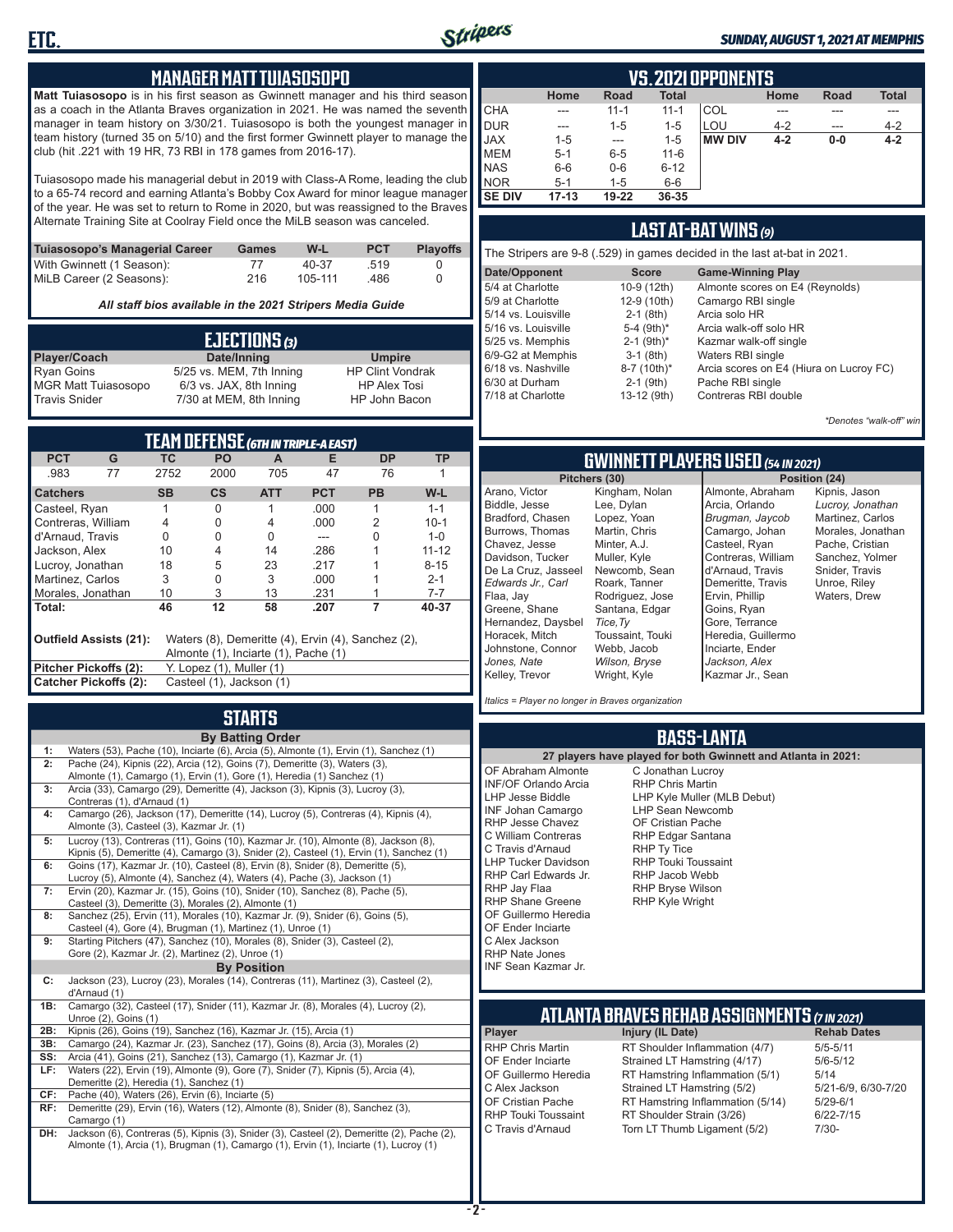### **STARTING PITCHER**



#### *SUNDAY, AUGUST 1, 2021 AT MEMPHIS*

## **30****KYLE WRIGHT B/T:** R/R **BORN:** 10<br>**HT:** 6-4 **ACQUIRE**

|      |       | CO HULLWINGHI                                        | <b>BIO ON PAGE 105 OF MEDIA GUIDE</b>                                        |
|------|-------|------------------------------------------------------|------------------------------------------------------------------------------|
| B/T: | R/R   | <b>BORN:</b> 10/2/95 in Huntsville, Alabama (Age 25) |                                                                              |
| HT:  | $6-4$ |                                                      | <b>ACQUIRED:</b> Braves' 1st round pick (5th overall) in 2017 June draft out |
| WT:  | 215   | of Vanderbilt University (Nashville, TN)             |                                                                              |

**ON BRAVES 40-MAN ROSTER**

*TODAY'S START:* Wright makes his 14th Triple-A start of the year in the finale of a sixgame series at Memphis ... It is his 42nd career game (39th start) with Gwinnett since 2018 (16-9, 3.78 ERA, .239 BAA) ... Is 9-4 with a 4.14 ERA and .262 BAA in 21 career games (20 starts) in Triple-A road games.

*LEADERBOARD:* Entering play, ranks among the Triple-A East pitching top 10 in CG (T-1st, 1), SHO (T-1st, 1), ERA (4th, 3.69), BAA (8th, .250), and starts (T-8th, 13).

*2021 WITH GWINNETT:* In his first start on 5/5 at Charlotte, suffered his first Triple-A loss since 6/9/19 vs. Durham (was 8-0 with a 2.57 ERA in 12 starts from 6/14/19- 8/31/19) ... Started the Home Opener on 5/11 vs. Louisville (loss, 5.0 IP, 6 H, 3 ER, 2 BB, 5 SO) ... Pitched 11.0 scoreless innings over back-to-back starts vs. Memphis (10 H, 3 BB, 7 SO) from 5/25-5/30 ... Went 0-0 with a 3.55 ERA and .280 BAA in three starts in June ... On 7/8-G2 vs. Nashville, notched the first complete game and shutout of his professional career (7.0 IP, 1 H, 0 R in 6-0 win) ... On 7/27 at Memphis, matched his single-game career high with 8.0 IP (4 H, 0 R) in 1-0 victory.

*2021 WITH ATLANTA:* Recalled twice, on 4/16 from the Alternate Training Site (started on 4/16 at the Chicago Cubs) and 6/22 from Gwinnett (started on 6/23 at the New York Mets) ... In two starts, is 0-1 with a 9.95 ERA and .292 BAA.

*2020 SEASON:* Made Atlanta's Opening Day roster for the second time in his career ... Went 2-4 with a 5.21 ERA, .243 BAA, and three quality starts in eight outings ... Made two starts for the Braves in the MLB Postseason, going 1-1 with a 9.45 ERA ... Won his first playoff start in Game 3 of the NLDS at Miami (6.0 IP, 3 H, 0 R, 2 BB, 7 SO in series-clinching 7-0 win) ... Also started Game 3 of the NLCS vs. the Los Angeles Dodgers (loss, 0.2 IP, 5 H, 7 ER, 2 BB, 0 SO, 2 HR in 15-3 loss).

*CAREER HIGHLIGHTS:* **2018:** MLB Futures Game selection (8-9, 3.46 ERA, .230 BAA in 27G between Double-A Mississippi and Gwinnett) ... Made his MLB debut with Atlanta (0-0, 4.50 ERA, .182 BAA in 4G) ... **2019:** Led the International League in wins with Gwinnett (11-4, 4.17 ERA in 21 starts) ... Went 0-3 with an 8.69 ERA in seven games (4 starts) with Atlanta.

|                     | <b>WRIGHT'S OVERALL STATS</b> |         |            |       |           |           |     |            |             |  |  |  |
|---------------------|-------------------------------|---------|------------|-------|-----------|-----------|-----|------------|-------------|--|--|--|
| Year                | Team                          | W-L     | <b>ERA</b> | G/GS  | <b>HR</b> | <b>BB</b> | so  | <b>BAA</b> | <b>WHIP</b> |  |  |  |
| $\blacksquare$ 2021 | ATLANTA (MLB)                 | $0 - 1$ | 9.95       | 2/2   |           | 5         | 6   | .292       | 1.89        |  |  |  |
|                     | Gwinnett (AAA)                | $3 - 4$ | 3.69       | 13/13 | 6         | 30        | 64  | .250       | 1.39        |  |  |  |
| MiLB Career:        |                               | 22-18   | 3.70       | 70/67 | 27        | 122       | 331 | .239       | 1.26        |  |  |  |
| MLB Career:         |                               | $2 - 8$ | 6.56       | 21/14 | 15        | 48        | 59  | .260       | 1.69        |  |  |  |

|                 | <b>WRIGHT'S 2021 SPLITS (WITH GWINNETT)</b> |                  |                       |  |  |  |  |  |  |  |  |  |
|-----------------|---------------------------------------------|------------------|-----------------------|--|--|--|--|--|--|--|--|--|
| Home:           | 2-2, 2.25 ERA (7G)                          | Road:            | 1-2, 5.72 ERA (6G)    |  |  |  |  |  |  |  |  |  |
| Day:            | 1-1, 1.50 ERA (2G)                          | Night:           | 2-3, 4.15 ERA (11G)   |  |  |  |  |  |  |  |  |  |
| <b>Starter:</b> | 3-4, 3.69 ERA (13G)                         | <b>Reliever:</b> | $0-0, - -$ ERA $(0G)$ |  |  |  |  |  |  |  |  |  |
| Vs. LHB:        | .255 BAA, 5 HR                              | Vs. RHB:         | .247 BAA, 1 HR        |  |  |  |  |  |  |  |  |  |

|         | <b>WRIGHT VS. MEMPHIS</b> |            |   |           |      |    |           |           |           |           |  |  |  |
|---------|---------------------------|------------|---|-----------|------|----|-----------|-----------|-----------|-----------|--|--|--|
|         | W-l                       | <b>ERA</b> | G | <b>GS</b> | IE   | н  | <b>ER</b> | <b>HR</b> | <b>BB</b> | <b>SO</b> |  |  |  |
| 2021:   | $2 - 0$                   | 0.00       |   |           | 20.2 | 15 |           |           |           | 14        |  |  |  |
| Career: | $2 - 0$                   | 0.00       |   |           | 202  | 15 |           |           |           | 14        |  |  |  |

| <b>WRIGHT'S HIGHS &amp; LOWS</b> |                           |                                     |  |  |  |  |  |  |  |  |  |
|----------------------------------|---------------------------|-------------------------------------|--|--|--|--|--|--|--|--|--|
|                                  | <b>Season</b>             | Career (MiLB and MLB)               |  |  |  |  |  |  |  |  |  |
| IIP:                             | 8.0 (7/27 at MEM)         | 8.0 (2x, last: 7/27/21, GWN at MEM) |  |  |  |  |  |  |  |  |  |
| Iso:                             | 8 (5/5 at CLT)            | 13 (6/26/18, MIS vs. JAX)           |  |  |  |  |  |  |  |  |  |
| IBB:                             | 6 (7/1 at DUR)            | 6 (2x, last: 7/1/21, GWN at DUR)    |  |  |  |  |  |  |  |  |  |
| IH:                              | 8 (2x, last: 7/15 at CLT) | 10 (8/19/19, GWN at NOR)            |  |  |  |  |  |  |  |  |  |
| <b>IER:</b>                      | 6 (7/15 at CLT)           | 8 (4/28/19, GWN vs. TOL)            |  |  |  |  |  |  |  |  |  |
| Low-Hit CG:                      | No 9.0 IP CG              | No 9.0 IP CG                        |  |  |  |  |  |  |  |  |  |
| Low-ER CG:                       | No 9.0 IP CG              | No 9.0 IP CG                        |  |  |  |  |  |  |  |  |  |

| <b>WRIGHT AT THE PLATE</b>                                                |      |    |   |    |  |  |  |   |   |    |  |  |
|---------------------------------------------------------------------------|------|----|---|----|--|--|--|---|---|----|--|--|
| AVG.<br>3B<br>SΟ<br><b>HR</b><br><b>RBI</b><br><b>BB</b><br>AB<br>2B<br>R |      |    |   |    |  |  |  |   |   |    |  |  |
| 2021 w/ATL:                                                               | .333 |    |   |    |  |  |  |   |   |    |  |  |
| 2021 w/GWN:                                                               | .125 | 16 |   |    |  |  |  | 0 |   | 10 |  |  |
| MiLB Career:                                                              | .196 | 51 | 5 | 10 |  |  |  |   | 5 | 30 |  |  |
| MLB Career:                                                               | 111  | 9  |   |    |  |  |  |   |   | 5  |  |  |

|            | <b>WRIGHT'S 2021 STARTS (ALL LEVELS)</b> |               |           |   |    |           |           |           |           |       |                       |              |                                                  |
|------------|------------------------------------------|---------------|-----------|---|----|-----------|-----------|-----------|-----------|-------|-----------------------|--------------|--------------------------------------------------|
| Team       | Date/Opp.                                | <b>Result</b> | <b>IP</b> | н | R. | <b>ER</b> | <b>HR</b> | <b>BB</b> | <b>SO</b> | NP-S  | Opp. Starter          | <b>Final</b> | <b>Notes</b>                                     |
| <b>ATL</b> | 4/16 at CHC                              | <b>ND</b>     | 4.1       | 3 |    |           |           |           | 5         | 78-46 | <b>Zach Davies</b>    | W. 5-2       | Hit four batters (including Javier Baez twice).  |
| GWN        | 5/5 at CLT                               | L. 0-1        | 5.0       | 8 | 4  | 3         | 0         |           | 8         | 83-55 | Jonathan Stiever      | $L.6-9$      | First Triple-A loss since 6/9/19 vs. Durham.     |
| GWN        | 5/11 vs. LOU                             | $L. 0-2$      | 5.0       | 6 | 3  | 3         | 0         | 2         | 5         | 89-56 | Ashton Goudeau        | $L. 0-4$     | All three runs were allowed in first inning.     |
| GWN        | 5/18 at NAS                              | <b>ND</b>     | 4.2       |   | 5  | 5         |           | 2         | 4         | 93-53 | Aaron Ashby           | $L.8-9$      | Gwinnett led 6-5 when he exited.                 |
| <b>GWN</b> | 5/25 vs. MEM                             | ND.           | 5.0       | 4 | 0  | 0         | 0         |           | 4         | 88-55 | Angel Rondón          | W. 2-1       | Gwinnett won on walk-off single by Kazmar Jr.    |
| GWN        | 5/30 vs. MEM                             | W. 1-2        | 6.0       | 6 | 0  | 0         | 0         |           | 3         | 78-48 | Angel Rondón          | W. 5-0       | First back-to-back scoreless starts in Triple-A. |
| GWN        | $6/5$ vs. JAX                            | <b>ND</b>     | 6.0       |   | 5  | 4         |           |           |           | 94-61 | Jordan Holloway       | $L, 5-8$     | Both HR allowed in four-run third inning.        |
| GWN        | 6/11 at MEM                              | <b>ND</b>     | 1.2       |   |    | 0         | 0         | 3         | 2         | 59-29 | Connor Thomas         | $L, 3-4$     | Shortest Triple-A start since 4/28/19 vs. TOL.   |
| GWN        | 6/17 vs. NAS                             | <b>ND</b>     | 5.0       | 6 |    |           | 0         | 4         | 5         | 87-47 | <b>Bowden Francis</b> | $L. 2-3$     | Most walks allowed since 8/14/20 at MIA (6).     |
| <b>ATL</b> | 6/23 at NYM                              | $L.0-1$       | 2.0       | 4 | 5  | 5         |           | 3         |           | 55-29 | <b>Tvlor Meaill</b>   | $L.3 - 7$    | Three of four hits allowed went for extra bases. |
| GWN        | 7/1 at DUR                               | $L. 1-3$      | 6.0       | 3 | 4  | 4         |           | 6         | 5         | 84-42 | <b>Dietrich Enns</b>  | L, 1-6       | Three of four ER on Brett Sullivan HR in 3rd.    |
| <b>GWN</b> | 7/8-G2 vs. NAS                           | W. 2-3        | 7.0       |   | 0  | $\Omega$  | 0         |           | 6         | 86-53 | <b>Blaine Hardy</b>   | W, 6-0       | First career CG SHO in 78th professional start.  |
| GWN        | 7/15 at CLT                              | ND.           | 3.0       | 8 | 6  | 6         |           |           | 5         | 71-46 | Jonathan Stiever      | W, 11-10     | Charlotte led 6-3 when he exited.                |
| GWN        | 7/21 vs. NOR                             | $L. 2 - 4$    | 6.0       | 4 | 2  | 2         |           | 3         | 5         | 95-57 | Konner Wade           | $L. 1-2$     | Winning run scored on a wild pitch in sixth.     |
| GWN        | 7/27 at MEM                              | W. 3-4        | 8.0       |   | 0  | 0         | 0         |           | 5         | 99-63 | <b>Jack Flaherty</b>  | W. 1-0       | Tied career-high in IP (7/25/18, MIS vs. MOB).   |

|                     | <b>STRIPERS STARTING PITCHERS (11 IN 2021)</b> |            |                   |    |         |                             |                            |                                                    |  |  |  |
|---------------------|------------------------------------------------|------------|-------------------|----|---------|-----------------------------|----------------------------|----------------------------------------------------|--|--|--|
| <b>Pitcher</b>      | W-L                                            | <b>ERA</b> | <b>GS</b>         | QS |         | <b>Team W-L Run Support</b> | <b>Last Gwinnett Start</b> | <b>Final Line</b>                                  |  |  |  |
| Burrows, Thomas     | $0 - 0$                                        | 0.00       |                   |    | $1 - 0$ | $0.00$ RPG $(0$ Tot.)       | 7/21-G1 vs. NOR (ND)       | 1.0 IP, 0 H, 1 R, 0 ER, 3 BB, 2 SO (32p/13s)       |  |  |  |
| Davidson, Tucker    | $2 - 1$                                        | 0.90       | 3                 |    | $2 - 1$ | 5.33 RPG (16 Tot.)          | 5/23 at NAS (L)            | 6.0 IP, 1 H, 1 R, 1 ER, 1 BB, 9 SO, 1 HR (82p/51s) |  |  |  |
| De La Cruz, Jasseel | $0 - 2$                                        | 6.33       | $12 \overline{ }$ |    | $6-6$   | 2.25 RPG (27 Tot.)          | 7/28 at MEM (ND)           | 5.0 IP, 7 H, 5 R, 5 ER, 1 BB, 4 SO, 1 HR (75p/43s) |  |  |  |
| Johnstone, Connor   | $1 - 6$                                        | 7.16       | 11                |    | $4 - 7$ | 1.82 RPG (20 Tot.)          | 7/31 at MEM (ND)           | 2.0 IP, 1 H, 0 R, 0 BB, 1 SO (27p/15s)             |  |  |  |
| Kingham, Nolan      | $0 - 3$                                        | 8.44       |                   |    | $2 - 3$ | 1.40 RPG (7 Tot.)           | 7/30 at MEM (ND)           | 5.0 IP. 7 H. 5 R. 5 ER. 3 BB. 2 SO. 2 HR (94p/64s) |  |  |  |
| Muller, Kyle        | $2 - 2$                                        | 3.92       | 9                 |    | $7-2$   | 4.22 RPG (38 Tot.)          | 7/14 at CLT (ND)           | 4.0 IP, 1 H, 0 R, 2 BB, 4 SO, 1 WP (71p/44s)       |  |  |  |
| Roark, Tanner       | $0-0$                                          | 0.00       |                   |    | $2 - 0$ | 4.00 RPG (8 Tot.)           | 7/25 vs. NOR (ND)          | 3.0 IP, 1 H, 0 R, 0 BB, 3 SO, 1 HBP (32p/23s)      |  |  |  |
| Rodriguez, Jose     | $1 - 3$                                        | 8.78       | 8                 |    | $3 - 5$ | 2.88 RPG (23 Tot.)          | 7/29 at MEM (L)            | 4.0 IP, 9 H, 7 R, 7 ER, 0 BB, 2 SO, 2 HR (52p/39s) |  |  |  |
| Toussaint, Touki    | $2 - 1$                                        | 4.32       | 4                 | 2  | $2 - 2$ | 3.50 RPG (14 Tot.)          | 7/13 at CLT (W)            | 6.0 IP, 3 H, 2 R, 2 ER, 3 BB, 7 SO, 1 HR (89p/54s) |  |  |  |
| Wilson, Bryse       | $4 - 2$                                        | 4.47       | 9                 | з  | $6 - 3$ | 3.00 RPG (27 Tot.)          | 7/7 vs. NAS (ND)           | 5.0 IP, 8 H, 5 R, 5 ER, 2 BB, 2 SO, 2 HR (81p/50s) |  |  |  |
| Wright, Kyle        | $3 - 4$                                        | 3.69       | 13                |    | $5 - 8$ | 1.85 RPG (24 Tot.)          | 7/27 at MEM (W)            | 8.0 IP, 4 H, 0 R, 2 BB, 5 SO, 1 WP (99p/63s)       |  |  |  |
| Total:              | $15 - 24$                                      | 5.06       | 77                | 14 | 40-37   | 2.65 RPG (204 Tot.)         |                            |                                                    |  |  |  |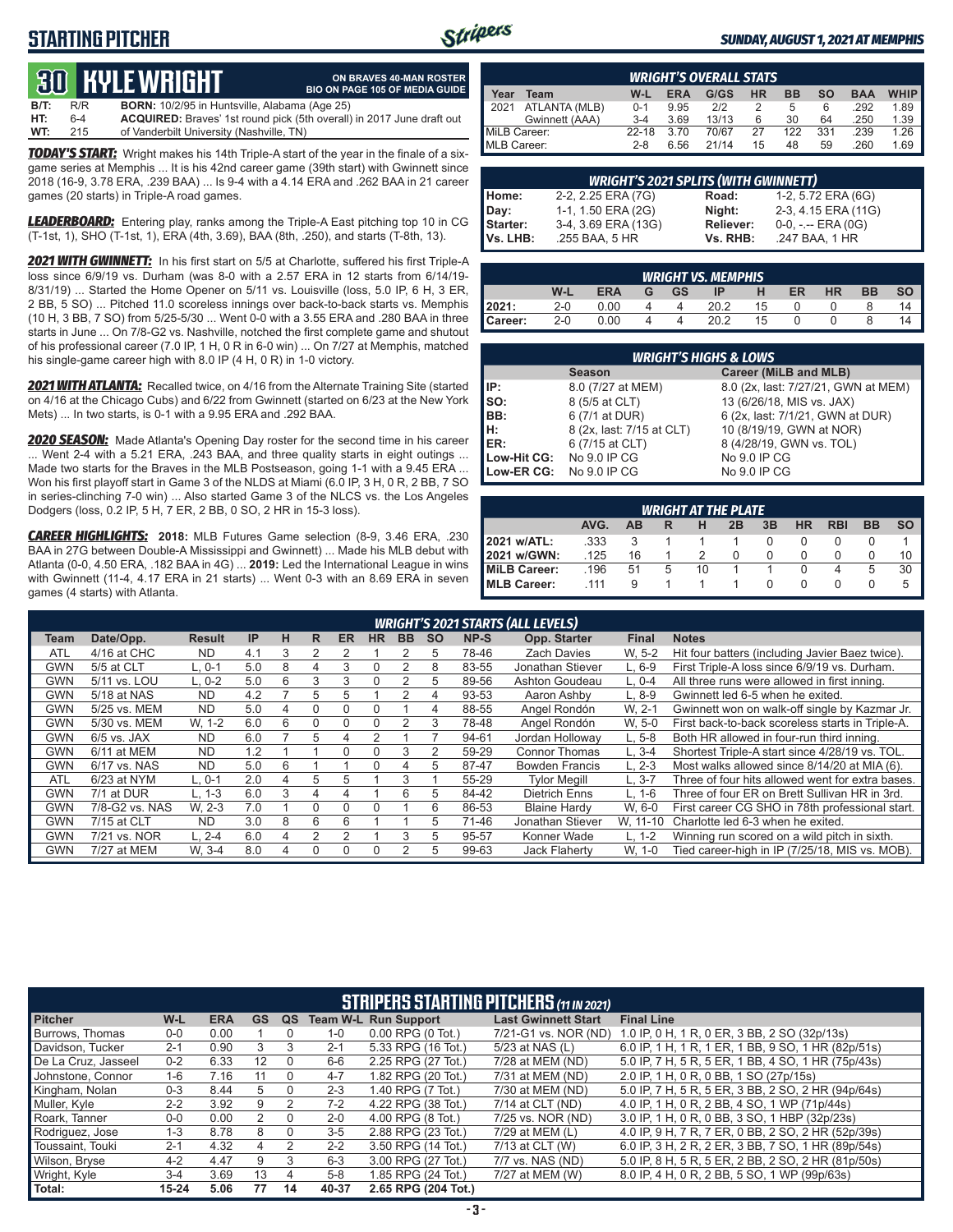### **BULLPEN**



#### *SUNDAY, AUGUST 1, 2021 AT MEMPHIS*

|                   | <b>STRIPERS PITCHING BREAKDOWN</b>                                        |            |       |           |           |           |           |           |            |  |  |  |
|-------------------|---------------------------------------------------------------------------|------------|-------|-----------|-----------|-----------|-----------|-----------|------------|--|--|--|
|                   | W-L                                                                       | <b>ERA</b> | IP    | R         | <b>ER</b> | <b>HR</b> | <b>BB</b> | <b>SO</b> | <b>BAA</b> |  |  |  |
| Starters:         | $15 - 24$                                                                 | 5.06       | 327.0 | 193       | 184       | 51        | 133       | 325       | .261       |  |  |  |
| <b>Relievers:</b> | $25 - 13$                                                                 | 3.37       | 339.2 | 143       | 127       | 40        | 126       | 399       | .222       |  |  |  |
| Total:            | 40-37                                                                     | 4.20       |       | 666.2 336 | 311       | 91        | 259       | 724       | 242        |  |  |  |
|                   | <b>Saves/Opp:</b> 14/26 (53.8%) <b>Holds: 30 IR/Scored: 53/21 (39.6%)</b> |            |       |           |           |           |           |           |            |  |  |  |

|                                | <b>PITCHING BY MONTH</b> |            |       |     |           |           |           |           |            |  |  |  |  |
|--------------------------------|--------------------------|------------|-------|-----|-----------|-----------|-----------|-----------|------------|--|--|--|--|
|                                | W-L                      | <b>ERA</b> | IP    | R   | <b>ER</b> | <b>HR</b> | <b>BB</b> | <b>SO</b> | <b>BAA</b> |  |  |  |  |
| May:                           | $14 - 10$                | 3.50       | 211.0 | 90  | 82        | 28        | 65        | 240       | 222        |  |  |  |  |
| June:                          | $9 - 16$                 | 4.55       | 213.2 | 115 | 108       | 26        | 94        | 223       | 263        |  |  |  |  |
| July:<br>August:<br>September: | $17 - 11$                | 4.50       | 242.0 | 131 | 121       | 37        | 100       | 261       | .240       |  |  |  |  |

|                     |         |            |    |           |                |        |              |                    | RELIEF SUMMARY (CURRENT STRIPERS ONLY, GWINNETT STATS ONLY) |                         |
|---------------------|---------|------------|----|-----------|----------------|--------|--------------|--------------------|-------------------------------------------------------------|-------------------------|
| <b>Pitcher</b>      | W-L     | <b>ERA</b> | G  | <b>GF</b> | <b>HLD</b>     | SV/OPP | <b>IR/RS</b> | <b>Last Outing</b> | <b>Last Final Line</b>                                      | <b>Scoreless Streak</b> |
| Arano, Victor       | $0 - 1$ | 3.66       | 19 |           | 3              | 1/3    | 2/0          | 7/29 at MEM        | 1.0 IP, 2 H, 0 R, 0 BB, 2 SO (13p/13s)                      | 3G (3.0 IP)             |
| Biddle, Jesse (L)   | $0 - 1$ | 2.04       | 18 |           |                | 0/1    | 7/3          | 7/31 at MEM        | Hold, 1.0 IP, 0 H, 0 R, 0 BB, 2 SO (14p/10s)                | 3G (3.0 IP)             |
| Bradford, Chasen    | $4 - 0$ | 3.96       | 24 |           | 5              | 0/1    | 2/2          | 7/31 at MEM        | Win, 2.0 IP, 1 H, 1 R, 1 ER, 0 BB, 1 SO, 1 HR (23p/17s)     | -5G                     |
| Burrows, Thomas (L) | $2 - 0$ | 2.96       | 20 |           |                | 0/0    | 15/6         | 7/28 at MEM        | 1.0 IP, 1 H, 0 R, 2 BB, 1 SO (25p/12s)                      | 1G (1.0 IP)             |
| De La Cruz, Jasseel | $1 - 0$ | 1.93       |    |           |                | 0/0    | 0/0          | 7/10 vs. NAS       | 3.0 IP, 0 H, 0 R, 3 BB, 3 SO (49p/28s)                      | 2G (4.0 IP)             |
| Flaa, Jay           | $0 - 1$ | 5.89       | 18 | 5         |                | 1/1    | 2/0          | 7/29 at MEM        | 1.0 IP, 0 H, 0 R, 0 BB, 1 SO (17p/11s)                      | 2G (2.0 IP)             |
| Horacek, Mitch (L)  | $1 - 2$ | 5.14       | 12 |           |                | 0/0    | 3/3          | 7/28 at MEM        | 1.0 IP, 0 H, 0 R, 1 BB, 1 SO (13p/6s)                       | 1G (1.0 IP)             |
| Johnstone, Connor   | $2 - 0$ | 1.65       | 10 |           |                | 0/0    | 5/3          | 7/29 at MEM        | 1.0 IP, 0 H, 0 R, 0 BB, 1 SO (13p/9s)                       | 1G (1.0 IP)             |
| Kelley, Trevor      | $1 - 2$ | 1.82       |    |           | 4              | 0/2    | 4/1          | 7/31 at MEM        | Hold, 1.0 IP, 0 H, 0 R, 0 BB, 2 SO (10p/7s)                 | 1G (1.0 IP)             |
| Lee, Dylan (L)      | $3 - 1$ | 2.01       | 22 | 5         | 4              | 0/1    | 3/0          | 7/31 at MEM        | Hold, 2.0 IP, 1 H, 0 R, 0 BB, 2 SO (34p/24s)                | 1G (2.0 IP)             |
| Lopez, Yoan         | $3-2$   | 3.78       |    | 5         | $\mathfrak{p}$ | 0/1    | 2/2          | 7/30 at MEM        | Hold, 1.0 IP, 0 H, 0 R, 0 BB, 2 SO (11p/8s)                 | 4G (4.0 IP)             |
| Minter, A.J. (L)    | $0 - 0$ | 0.00       |    | 4         | ٠              | 4/4    | 0/0          | 7/30 at MEM        | Save, 1.0 IP, 0 H, 0 R, 1 BB, 2 SO (23p/12s)                | 4G (4.0 IP)             |
| Newcomb, Sean (L)   | $0 - 0$ | 3.00       | ĥ  | 5         |                | 1/1    | 0/0          | 7/16 at CLT        | Save, 1.0 IP, 0 H, 0 R, 0 BB, 3 SO, 1 HB (15p/10s)          | 2G (2.0 IP)             |
| Roark, Tanner       | $3 - 1$ | 3.58       | 14 |           |                | 1/2    | 0/0          | 7/30 at MEM        | Win, 2.0 IP, 2 H, 2 R, 2 ER, 1 BB, 3 SO (40p/24s)           | $-1G$                   |
| Rodriguez, Jose     | $0 - 0$ | 3.60       |    |           |                | 0/0    | 0/0          | 5/26 vs. MEM       | 1.0 IP, 2 H, 1 R, 1 ER, 0 BB, 1 SO, 1 HR (13p/10s)          | $-2G$                   |
| Webb, Jacob         | $0 - 1$ | 2.60       |    | 14        |                | 4/4    | 0/0          | 7/31 at MEM        | Save, 1.0 IP, 0 H, 0 R, 0 BB, 1 SO (14p/10s)                | 5G (5.0 IP)             |

| <b>SCORELESS INNINGS STREAKS (10-PLUS INNINGS)</b> |           |                    |                       |  |  |  |  |  |  |
|----------------------------------------------------|-----------|--------------------|-----------------------|--|--|--|--|--|--|
| <b>Pitcher</b>                                     | Length    | <b>Dates</b>       | <b>Stats</b>          |  |  |  |  |  |  |
| Bradford, C.                                       | 16.0 IP   | 5/7-6/13 (10G)     | 1-0, 6 H, 3 BB, 12 SO |  |  |  |  |  |  |
| Wright, K                                          | $12.0$ IP | $5/25 - 6/5$ (3GS) | 1-0, 11 H, 3 BB, 8 SO |  |  |  |  |  |  |
| Roark, T.                                          | 11.0 IP   | $6/4 - 6/20$ (5G)  | 1-0, 8 H, 4 BB, 11 SO |  |  |  |  |  |  |

## **54 VICTOR ARANO** *- RHP - 26 YRS - COSAMALOAPAN, MEXICO*

- **• 2021 with GWN: 5/14 vs. LOU:** Earned GWN's first save of 2021 (1.0 IP, 1 H). **• 2021 with ATL:** Recalled on 5/8, but did not pitch ... Optioned on 5/10 ... DFA'd
- and outrighted to Gwinnett on 6/6.
- **• Spring Training:** 0-1, 34.71 ERA, .538 BAA, 1 SV in 3G with Atlanta. **• 2020:** Was a member of Philadelphia's 60-man player pool, but spent the entire year at the Alternate Site in Lehigh Valley ... DFA'd by the Phillies on 1/18.
- **• 2019:** Limited to just 6G with Triple-A Lehigh Valley (2-0, 0.00 ERA in 3G) and Philadelphia (1-0, 3.86 ERA in 3G) ... Was on injured list from 4/20-end of season (right elbow inflammation).
- **• Acquired:** Claimed off waivers from Philadelphia (1/22/21) ... Originally signed by the Los Angeles Dodgers as a non-drafted free agent (4/4/13).
- **• MLB Career:** 3-2, 2.65 ERA, .224 BAA, 3 SV in 73G with Philadelphia (2017-19).

## **48 JESSE BIDDLE** *- LHP - 29 YRS - PHILADELPHIA, PA*

- **• 2021 with GWN: 5/22-6/13:** Posted a 1.50 ERA (1 ER in 6.0 IP) over 6G ... **6/23- 7/17:** Had a 0.00 ERA (0 ER in 5.1 IP) and .211 BAA (4 H, 3 BB, 12 SO) over 6G.
- **• 2021 with ATL:** Had his contract selected on 4/17, pitched in 8G with the Braves (0-0, 8.44 ERA, 10 ER in 10.2 IP) ... DFA'd on 5/17, outrighted to Gwinnett on 5/19.
- **• Spring Training:** 0-0, 3.00 ERA, .257 BAA, 2 SV in 9G with Cincinnati ... Released on 3/26 after re-signing as MiLB FA on 12/11/20.
- **• 2020:** Opened the year at Cincinnati's Alternate Training Site ... Contract selected on 8/25 (0-0, 0.00 ERA, 0 ER in 0.2 IP in 1G) ... Placed on 10-day injured list on 8/29 (left shoulder impingement) and missed the remainder of the year.
- **• Acquired:** MiLB FA (4/2/21) ... Originally Philadelphia's 1st-round pick (27th overall) in 2010 out of Germantown Friends High School (Philadelphia, PA).
- **• MLB Career:** 6-2, 5.07 ERA, .261 BAA, 1 SV in 99G with ATL (2018-19, 2021), SEA (2019), TEX (2019), CIN (2020).

### **28 CHASEN BRADFORD** *- RHP - 31 YRS - LAS VEGAS, NV*

- **• 2021 with GWN: All 4 of his wins (4-0) have been 2.0-IP outings:** 5/15 vs. LOU (1 H, 0 R, 2 SO), 6/16 vs. NAS (3 H, 1 ER, 3 SO), 6/24 at NOR (0 H, 0 R, 1 BB, 3 SO), and 7/31 at MEM (2.0 IP, 1 H, 1 ER, 1 SO) ... **5/7-6/13:** Posted team-best 16.0-IP scoreless streak over 10G (6 H, 3 BB, 12 SO).
- **• 2020:** Re-signed by Seattle to an MiLB deal on 1/15, but was not included on the Mariners' 60-man player pool ... Did not play.
- **• 2019:** Split time between Seattle (0-0, 4.86 ERA, 1 SV in 12G) and Triple-A Tacoma (0-0, 6.75 ERA, 1 SV in 5G).
- **• Acquired:** MiLB FA (3/15/21) ... Originally the New York Mets' 35th round pick in 2011 out of the University of Central Florida.
- **• MLB Career:** 7-0, 3.89 ERA, .253 BAA, 1 SV in 86G with NYM, SEA (2017-19).

|                | ' PITCHER AWARDS & HONORS .         |                         |
|----------------|-------------------------------------|-------------------------|
| <b>Pitcher</b> | <b>Award/Date</b>                   | <b>Stats</b>            |
| Wilson. B.     | AAA East Pitcher of Week (6/28-7/4) | 0-0, 7.0 IP, 0 ER, 7 SO |

## **49 THOMAS BURROWS** *- LHP - 26 YRS - FLORENCE, AL*

- 2021 with GWN: 5/26 vs. MEM: Earned his first win (1.0 IP, 0 H, 0 R, 2 SO) **6/20-7/2:** Struck out 12 over 7.0 scoreless IP (3 H, 1 BB) in 5G ... **7/15 at CLT:** Improved to 2-0 (1.0 IP, 0 H, 0 R, 0 BB, 1 SO) in 11-10 win ... **7/21-G2 vs. NOR:** Made the first start of his pro career (ND, 1.0 IP, 0 H, 1 R, 0 ER, 3 BB, 2 SO).
- **• MLB.com Prospect Rankings:** #20 (Braves Top 30).
- **• Spring Training:** 0-1, 6.75 ERA, .222 BAA, 0 SV in 4G with Atlanta.
- **• 2020:** Was an NRI to Spring Training, but not included on 60-man player pool.
- **• 2019:** Went 2-4 with a 4.42 ERA, .221 BAA, and 7 saves (7-for-9) in 43G between Double-A Mississippi and Gwinnett ... Stranded 16 of 17 inherited runners with the Stripers (94.1%) ... Won Atlanta's Bill Lucas Award for community service.
- **• Acquired:** Via trade with Seattle (1/11/17) ... Originally the Mariners' 4th-round pick in 2016 out of the University of Alabama.

### **45 JAY FLAA** *- RHP - 29 YRS - BISMARCK, ND*

- **• 2021 with GWN: 5/13-6/24:** Did not allow an ER over his first 10G (1 R in 11.0 IP, 7 H, 9 BB, 15 SO, .171 BAA) ... **7/18 at CLT:** Earned his first save with GWN, tossing 1.0 IP (1 H, 1 ER, 0 BB, 2 SO) in a come-from-behind 13-12 victory.
- **• 2021 with ATL:** From 5/23-5/30, went 0-0 with a 27.00 ERA (4 ER in 1.1 IP) in 1G ... Outrighted to Gwinnett on 7/13.
- **• 2021 with BAL:** Selected by Baltimore on 4/26 and made his MLB debut on 4/27 vs. the NY Yankees (1.1 IP, 2 BB, 1 SO, struck out Aaron Judge) ... Optioned on 4/28, appeared in 1G with Triple-A Norfolk (0-0, 16.20) ... DFA'd on 5/8.
- **• Spring Training:** 0-0, 3.38 ERA, .200 BAA, 0 SV in 3G with Baltimore.
- **• 2020:** Was not on Baltimore's 60-man player pool, did not play.
- **• 2019:** Went 2-5 with a 4.69 ERA, .256 BAA, and 5 SV in 40G (3 starts) between Double-A Bowie and Norfolk (2-3, 5.24 ERA, 4 SV in 29G during Triple-A debut).
- **• Acquired:** Claimed off waivers from Baltimore (5/11/21) ... Originally the Orioles' 6th-round pick in 2015 out of North Dakota State University (Fargo, ND).
- **• MLB Career:** 0-0, 13.50 ERA, .300 BAA in 2G with Baltimore, Atlanta (2021).

## **59 MITCH HORACEK** *- LHP - 29 YRS - LITTLETON, CO*

- **• 2021 Season:** Opened the year with GWN, going 1-2 with a 4.76 ERA and .250 BAA in 10G ... Was on the Development List from 5/25-5/30 and 6/2-6/15 ... Transferred to Advanced-A Rome on 7/9 and went 1-0 with a 2.25 ERA and .167 BAA in 4G ... Rejoined the Stripers on 7/20.
- **• Spring Training:** Did not pitch in Atlanta's MLB camp.
- **• 2020:** Signed with Minnesota, but was not on the Twins' 60-man player pool.
- **• 2019:** Pitched for both Double-A Hartford (4-0, 2.48 ERA in 34G) and Triple-A Albuquerque (1-1, 18.75 ERA in 12G) in the Colorado Rockies organization.
- **• Acquired:** MiLB FA (3/25/21) ... Originally Baltimore's 9th-round pick in 2013 out of Dartmouth College (Hanover, NH).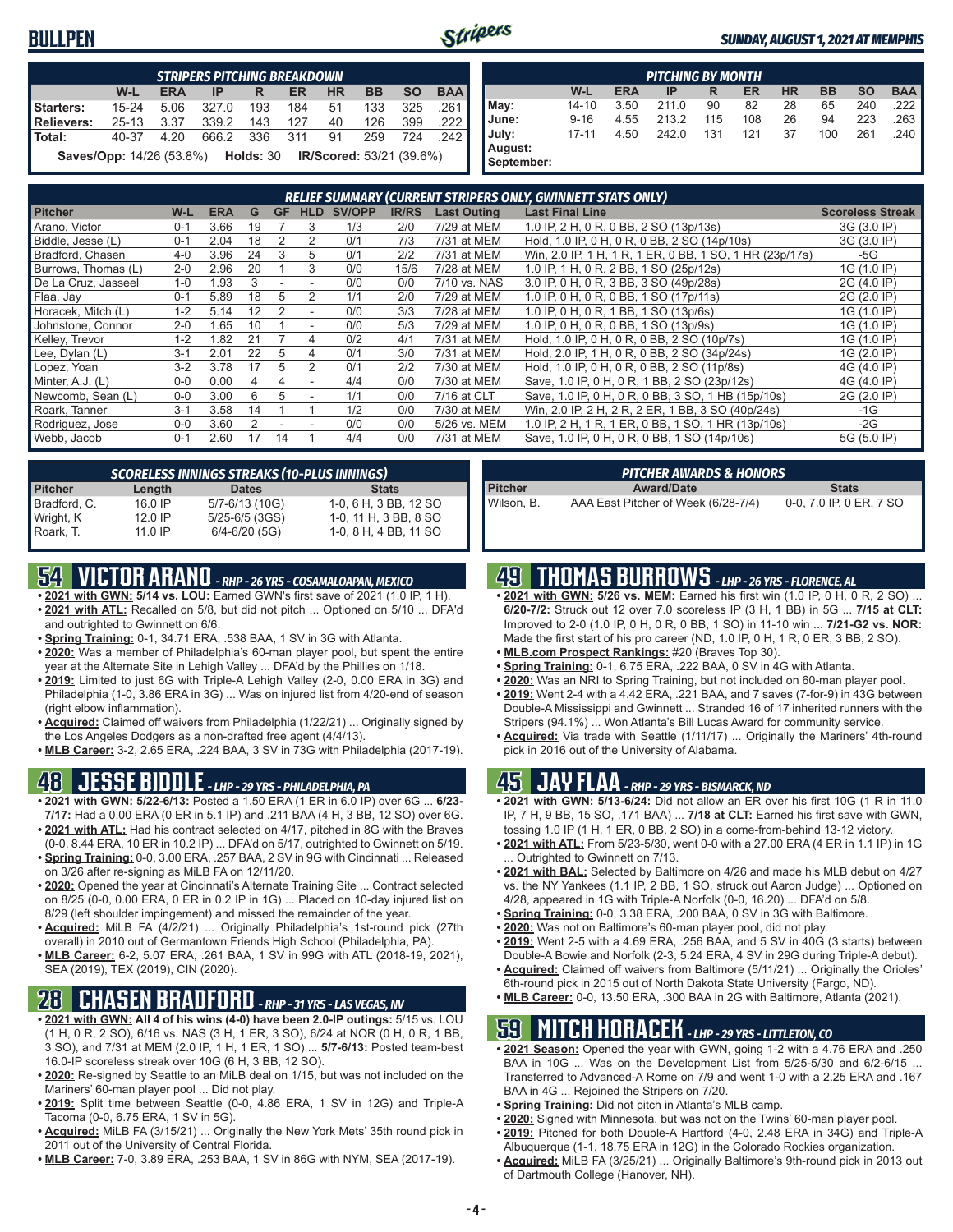## **51 CONNOR JOHNSTONE** *- RHP - 26 YRS - SAN DIEGO, CA*

- **• 2021 with GWN: Is 2-0 with a 1.65 ERA and .127 BAA in 10G in relief (1-6, 7.16 ERA, .313 BAA in 11 starts)** ... **5/4-5/8:** Threw 8.0 scoreless IP over his first 2 outings, including a 5.0-inning spot start (win, 1 H, 0 BB, 5 SO) on 5/8 at CLT.
- **• Spring Training:** 0-1, 4.76 ERA, .273 BAA, 1 SV in 6G with Atlanta.
- **• 2020:** Was an NRI to Braves Spring Training, but not on 60-man player pool. **• 2019:** With Double-A Mississippi and Gwinnett, went 7-4 with a 4.24 ERA, .296
- BAA, and 1 SV in 35G (7 starts) ... His 7 wins ranked T-8th in the Braves org.
- **• Acquired:** Braves 21st-round pick in 2017 out of Wake Forest University.
- **• Local Product:** Played baseball at Roswell High School (Roswell, GA).

## **43 TREVOR KELLEY** *- RHP - 27 YRS - PROVIDENCE, RI*

- **• 2021 with GWN: Is 1-0 with a 0.00 ERA (1 R, 0 ER in 8.0 IP) and .077 BAA (2 H, 3 BB, 14 SO) over his last 7G since 7/11** ... **5/12-6/27:** Allowed runs in just 2 of 13G for a 1.72 ERA (3 ER in 15.2 IP, 13 H, 6 BB, 15 SO, .241 BAA).
- **• Spring Training:** Did not pitch in Chicago Cubs' MLB camp ... Released on 4/23. **• 2020:** Pitched in 4G with Philadelphia, going 0-0 with a 10.80 ERA ... Outrighted on 8/14 and spent the rest of the season at the Phillies Alternate Site.
- **• 2019:** In 52G with Triple-A Pawtucket, went 5-5 with a 1.79 ERA, .216 BAA, and 12 SV ... Was an International League Midseason and Postseason All-Star and a *Baseball America* Triple-A All-Star ... Led IL in appearances and was T-1st in saves ... Made MLB debut on 7/2 at Toronto and logged 10G with Boston (0-3, 8.64 ERA).
- **• Acquired:** MiLB FA (4/28/21) ... Originally Boston's 36th-round pick in 2015 out of the University of North Carolina at Chapel Hill.
- **• MLB Career:** 0-3, 9.26 ERA, .347 BAA, 0 SV in 14G with BOS (2019), PHI (2020).

### **58 DYLAN LEE** *- LHP - 26 YRS - DINUBA, CA*

- **• 2021 with GWN: 5/4 at CLT:** Earned the win in his Stripers' debut (2.0 IP, 1 H, 1 R, 0 ER, 0 BB, 3 SO in 10-9 win in 12 innings) ... **6/11 at MEM:** Recorded his first pro hit, a double (1-for-2, R) ... **5/26-7/9:** Had a 1.65 ERA (3 ER in 16.1 IP, 9 H, 2 BB, 12 SO) and .161 BAA over 12G.
- **• Spring Training:** 0-0, 0.00 ERA, 0 SV in 2G with Miami ... Released on 3/29.
- **• 2020:** Was a non-roster invite to Marlins Spring Training, but was not on Miami's 60-man player pool ... Did not play.
- **• 2019:** Logged 45G between Double-A Jacksonville (0-3, 1.91 ERA, .176 BAA, 13 SV in 32G) and Triple-A New Orleans (1-3, 4.71 ERA, .329 BAA, 0 SV in 13G).
- **• Acquired:** MiLB FA (4/15/21) ... Originally Miami's 10th-round pick in 2016 out of Cal State Fresno (Fresno, CA).

## **55 YOAN LOPEZ** *- RHP - 28 YRS - NUEVA GERONA, CUBA*

- **• 2021 with GWN:** Has a pair of wins in extra innings, 6/9-G2 at MEM (1.0 IP, 1 H, 0 R in 3-1 win in 8 innings) and 6/18 vs. NAS (1.0 IP, 2 H, 1 R, 0 ER, 1 SO in 8-7 win in 10 innings).
- **• 2021 with ARI:** Began the season on Arizona's Opening Day roster ... In 2 stints, went 0-0 with a 6.57 ERA (9 ER in 12.1 IP) and 0 SV (0-for-3) in 13G ... DFA'd on 5/20, traded to Atlanta on 5/22 and optioned to Gwinnett.
- **• Spring Training:** 1-0, 4.91 ERA, .214 BAA, 0 SV in 8G with Arizona.
- **• 2020:** In 20G with Arizona, went 0-1 with a 5.95 ERA, .269 BAA, and 2 holds.
- **• 2019:** Set MLB career highs in G (70) and holds (21), going 2-7 with a 3.41 ERA, .232 BAA, and 1 SV (1-for-4) with the D-backs.
- **• Acquired:** Via trade with Arizona in exchange for CF Deivi Estrada (5/22/21) ... Originally signed by the D-backs as a NDFA out of Cuba (1/16/15).
- **• MLB Career:** 2-8, 4.25 ERA, .252 BAA, 1 SV in 113G with Arizona (2018-21).

### **33 A.J. MINTER** *- LHP - 27 YRS - TYLER, TX*

- **• 2021 with GWN:** Optioned on 7/18 ... **Is 4-for-4 in save chances over 4G since joining the Stripers (4.0 IP, 0 H, 0 R, 3 BB, 5 SO)**.
- **• Gwinnett Career:** Has logged 41G in 3 seasons (2017, 2019, 2021), going 3-4 with a 3.64 ERA, 1.31 WHIP, .242 BAA, and 9 saves.
- **• 2021 with ATL:** In 42 relief appearances, is 1-4 with a 4.86 ERA (18 ER in 33.1 IP) and .264 BAA ... Had a 6.23 ERA over 7G in July before being optioned.
- **• Spring Training:** 0-0, 4.91 ERA, .344 BAA, 1 SV in 8G with Atlanta.
- **• 2020:** Posted a career-low 0.83 ERA in 22 relief outings with Atlanta, going 1-1 with a .200 BAA over 21.2 IP ... Made 5 appearances in the Postseason (1-0, 3.00 ERA, .182 BAA), including a spot start in Game 5 of the NLCS vs. the LA Dodgers (3.0 IP, 1 H, 0 R, 0 BB, 7 SO in ND, Braves lost 7-3).
- **• Acquired:** Braves' CB-B pick (75th overall) in 2015 out of Texas A&M.
- **• MLB Career:** 9-13, 3.92 ERA, .251 BAA, 20 SV in 181G with Atlanta (2017-21) ... Pitched in the 2018 and 2020 Postseasons (1-0, 2.25 ERA in 7G, 1 start).

## **SEAN NEWCOMB** - LHP - 28 YRS - BROCKTON, MA

- **• 2021 with GWN:** Has been optioned 3 times, on 5/5, 6/30, and 7/31 ... **5/6-7/3:** Struck out 8 over 3.0 scoreless IP (1 H, 1 BB) in 3G ... **7/16 at CLT:** Struck out the side in the 9th for his first save (1.0 IP, 0 H, 0 R, 1 HB).
- **• Gwinnett Career:** 5-4 with a 2.77 ERA and .205 BAA in 21G (14GS) since 2017.
- **• 2021 with ATL:** In 26G in relief, is 2-0 with a 5.68 ERA, .250 BAA, and 1 SV.
- **• 2020:** Made just 4 starts with the Braves (0-2, 11.20 ERA) ... Spent most of the year at the Alternate Training Site at Coolray Field.
- **• Acquired:** Via trade with the Los Angeles Angels in exchange for SS Andrelton Simmons (11/12/15) ... Originally the Angels' 1st-round pick (15th overall) in 2014 out of the University of Hartford (West Hartford, CT).
- **• MLB Career:** 24-23, 4.27 ERA, .243 BAA, 2 SV in 135G (57GS) with Atlanta (2017-21) ... In 6G during the 2018-19 Postseasons, went 1-0 with a 1.08 ERA.

## **57 TANNER ROARK** *- RHP - 34 YRS - WILMINGTON, IL*

- **• 2021 with GWN: 6/10 at MEM:** Tossed 2.0 innings in relief (1 H, 0 R, 1 BB, 1 SO) for first win ... **6/4-6/20:** Pitched 11.0 scoreless innings over 5G (8 H, 4 BB, 11 SO, .205 BAA) ... **7/13 at CLT:** Notched his first save since 2015 with Washington (2.0 IP, 3 H, 1 ER, 0 BB, 2 SO in 5-3 win) ... **In 2 spot starts (7/17 at CLT, 7/25 vs. NOR), is 0-0 with a 0.00 ERA (0 ER in 5.0 IP, 1 H, 2 HB, 2 BB, 6 SO)**.
- **• 2021 with ATL:** Contract selected on 6/24, but did not pitch before being optioned back to Gwinnett on 6/27.
- **• 2021 with TOR:** Was on Toronto's Opening Day roster, went 0-1 with a 6.43 ERA in 3G (1 start) ... Released by the Blue Jays on 5/3.
- **• Spring Training:** 2-1, 8.44 ERA, .295 BAA in 4 starts with Toronto.
- **• 2020:** Made 11 starts with the Blue Jays, going 2-3 with a 6.80 ERA and .309 BAA.
- **• 2019:** Went 10-10 with a 4.35 ERA and .275 BAA in 31 starts with CIN and OAK.
- **• Acquired:** MiLB FA (5/10/21) ... Originally Texas's 25th-round pick in 2008 out of the University of Illinois at Urbana-Champaign.
- **• MLB Career:** 76-68, 3.85 ERA, .254 BAA, 1 SV in 227G (184 starts) with WSH, CIN, OAK, TOR (2013-21) ... Pitched in 2014 and 2016 Postseasons with Nationals (0-1, 3.86 ERA in 3G, 1 start).

## **71 JACOB WEBB** *- RHP - 27 YRS - RIVERSIDE, CA*

- **• 2021 with GWN: Is 4-for-4 in save chances, posting a 4.50 ERA (2 ER in 4.0 IP, 4 H, 0 BB, 5 SO, 1 HB) in those outings** ... **5/26-6/9:** Struck out 5 over 5.0 IP (0 R, 2 H, 0 BB) in 5G.
- **• 2021 with ATL:** Recalled 4 times (4/7, 4/10, 6/5, 6/17) ... In 17G with the Braves, is 1-2 with a 5.29 ERA (10 ER in 17.0 IP) and a .324 BAA.
- **• Spring Training:** 1-0, 2.57 ERA, .222 BAA, 2 HLD in 7G with Atlanta ... Optioned to the Alternate Training Site in Gwinnett on 3/25.
- **• 2020:** Assigned to the Alternate Training Site on 7/19, but missed over a month with a right shoulder strain (placed on 60-day injured list on 7/20) ... Activated on 9/8 and went 0-0 with a 0.00 ERA (0 ER in 10.0 IP) and .200 BAA in 8G ... Made his MLB Postseason debut, going 0-0 with a 9.00 ERA (3 ER in 3.0 IP) in 3G.
- **• 2019:** Made his MLB debut with Atlanta, going 4-0 with a 1.39 ERA (5 ER in 32.1 IP), .205 BAA, 9 holds, and 2 saves (2-for-4) in 36G ... Also logged 10G with Gwinnett (0-1, 6.97 ERA, .225 BAA, 1 SV).
- **• Acquired:** Braves' 18th-round pick in 2014 out of Tabor College (Hillsboro, KS).
- **• MLB Career:** 5-2, 2.28 ERA, .243 BAA, 2 SV in 61G with Atlanta (2019-21).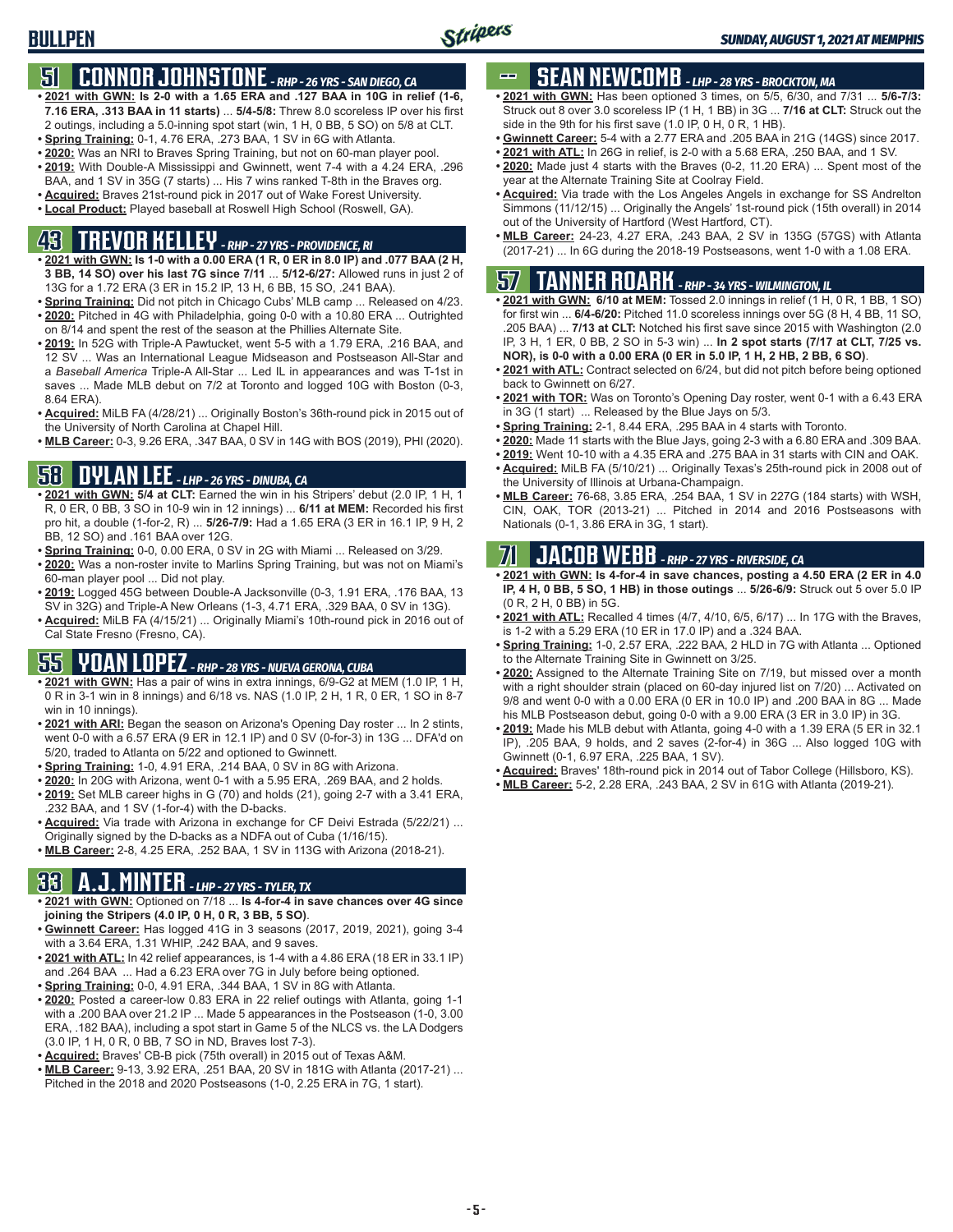#### Stripers **OFFENSE** *SUNDAY, AUGUST 1, 2021 AT MEMPHIS TOTAL:* .252, 104 HR, .773 OPS *RISP:* .269, 31 HR, .826 OPS *RUNS/INNING: 1 2 3 4 5 6 7 8 9 X TOT Vs. LHP:* .255, 45 HR, .810 OPS *RISP/2O:* .259, 16 HR, .820 OPS **Stripers:** 58 40 35 43 45 43 55 45 34 12 410 *Vs. RHP:* .250, 59 HR, .753 OPS *LOADED:* .325, 7 HR, 1.056 OPS **Opponents:** 48 42 46 41 25 42 35 25 18 14 336

|                | <b>HOME RUNS</b><br><b>MULTI-GAMES</b> |                |                |                          |                |                |                |                        |                                                   |                          |                |                          |
|----------------|----------------------------------------|----------------|----------------|--------------------------|----------------|----------------|----------------|------------------------|---------------------------------------------------|--------------------------|----------------|--------------------------|
|                | 1 <sub>R</sub>                         | 2R             |                | <b>GS</b>                | Tot.           |                |                | Off LH Off RH Team W-L |                                                   |                          |                | <b>HR</b>                |
| Player         |                                        |                | 3R             |                          |                |                |                |                        | Last HR with Gwinnett (Regular Season)            | <b>Hit</b>               | <b>RBI</b>     |                          |
| <b>Almonte</b> |                                        |                | ۰              |                          | 3              |                | $\overline{ }$ | $3-0$                  | 5/30/21 vs. MEM, 1R (RH Connor Jones)             | 8                        | 5              |                          |
| Arcia          | 10                                     | 3              |                |                          | 13             | 6              |                | $7 - 4$                | 7/3/21 at DUR, 1R/Leadoff (RH Shane Baz)          | 16                       | 8              | $\overline{A}$           |
| Brugman        | $\overline{\phantom{0}}$               |                |                |                          |                |                |                | $0 - 0$                |                                                   | $\overline{\phantom{a}}$ |                |                          |
| Camargo        | 4                                      | 4              |                |                          | 9              | 5              | 4              | $5 - 3$                | 7/30/21 at MEM, 2R (LH Connor Thomas)             | 20                       | 8              | 1                        |
| Casteel        |                                        | $\overline{2}$ |                |                          | 3              | $\overline{2}$ |                | $2 - 1$                | 6/24/21 at NOR, GS (LH Zac Lowther)               | 6                        | 5              |                          |
| Contreras      | 4                                      | 3              |                |                          | 8              |                | $\overline{7}$ | $7 - 1$                | 7/29/21 at MEM, 2R (RH Angel Rondon)              | 6                        | 6              |                          |
| d'Arnaud       | $\overline{\phantom{0}}$               | ٠              | ٠              | $\overline{\phantom{a}}$ | ٠              |                |                | $0 - 0$                |                                                   | $\overline{\phantom{a}}$ | ۰              | $\overline{\phantom{a}}$ |
| Demeritte      | $\overline{\phantom{a}}$               | $\overline{2}$ |                | 3                        | 12             | 6              | 6              | $11 - 1$               | 7/27/21 at MEM, 1R (LH Tyler Webb)                | 10                       | 8              |                          |
| Ervin          | 3                                      | 2              |                | ٠                        | 6              | 4              | 2              | $4 - 2$                | 7/14/21 at CLT, 1R (LH Hunter Schryver)           | 5                        | $\overline{7}$ |                          |
| Goins          |                                        |                | ٠              | $\overline{\phantom{a}}$ | $\overline{2}$ |                |                | $1 - 1$                | 7/4/21 at DUR, 2R (RH Joe Ryan)                   | 12                       | 6              | $\sim$                   |
| Gore           |                                        |                |                |                          |                |                |                | $0 - 0$                |                                                   | 3                        |                |                          |
| Heredia        |                                        |                |                |                          |                |                |                | $0 - 0$                |                                                   |                          | ۰              |                          |
| Inciarte       | $\blacksquare$                         |                |                |                          |                |                |                | $0 - 0$                |                                                   |                          | ٠              |                          |
| Jackson        | 4                                      | 4              |                | $\overline{2}$           | 11             | 8              | 3              | $5-2$                  | 7/28/21, 1R (LH Matthew Liberatore), 2nd of Gm.   | 11                       | 10             | 3                        |
| Kazmar Jr.     | 4                                      | 2              |                | ۰                        | $\overline{ }$ | $\overline{2}$ | 5              | $4 - 3$                | 7/22/21 vs. NOR, 1R (RH Eric Hanhold)             | 6                        | 5              |                          |
| Kipnis         | 2                                      | 2              |                | $\sim$                   | 5              |                | 5              | $4 - 1$                | 7/14/21 at CLT, 1R (RH Ofreidy Gomez)             | 10                       | 7              |                          |
| Lucrov         |                                        | ۰              |                | ٠                        | $\overline{2}$ |                | $\overline{2}$ | $1 - 1$                | 6/10/21 at MEM, 3R (RH Grant Black)               | 4                        | 3              |                          |
| Martinez       |                                        |                |                |                          |                |                |                | $0 - 0$                |                                                   | $\overline{2}$           |                |                          |
| Morales        |                                        |                |                | $\overline{\phantom{a}}$ |                |                |                | $1 - 0$                | 5/7/21 at CLT, 3R (RH Joe De Carlo)               |                          |                |                          |
| Pache          | 5                                      |                |                |                          | 6              | 3              | 3              | $3 - 2$                | 7/28/21 at MEM, 1R (LH Matthew Liberatore)        | 8                        | 5              |                          |
| Sanchez        | 3                                      |                |                |                          | 5              | 3              | 2              | $3 - 1$                | 7/30/21 at MEM, 1R (LH Connor Thomas), 2nd of Gm. | 6                        | 5              | $\overline{A}$           |
| Snider         | $\overline{2}$                         |                |                |                          | 3              |                | 3              | $3-0$                  | 7/15/21 at CLT, 2R (RH Connor Sadzeck)            | 3                        | 3              |                          |
| Unroe          |                                        |                |                |                          |                |                |                | $0 - 0$                | 7/19/19 vs. ROC, 1R (RH Drew Hutchison)           |                          |                |                          |
| <b>Waters</b>  |                                        | $\mathfrak{p}$ | $\overline{2}$ |                          | 8              | 4              | 4              | $4 - 3$                | 7/24/21 vs. NOR, 1R (RH Eric Hanhold)             | 17                       | 6              | $\overline{A}$           |
| Total:         | 56                                     | 30             | 11             | 7                        | 104            |                |                |                        |                                                   |                          |                |                          |

|                                                           |                                           |    |    |                | <b>HOME RUN VARIANTS</b> |                                  |           |            |            |            |            |                 |                | <b>PINCH HITTERS</b>                   |                                        |              |             |             |
|-----------------------------------------------------------|-------------------------------------------|----|----|----------------|--------------------------|----------------------------------|-----------|------------|------------|------------|------------|-----------------|----------------|----------------------------------------|----------------------------------------|--------------|-------------|-------------|
| Back-to-Back Homers (2x):                                 |                                           |    |    |                |                          |                                  |           |            |            |            | Player     | AVG.            | <b>AB</b>      | н                                      | 2B                                     | 3B           | <b>HR</b>   | <b>RBI</b>  |
| Almonte (GS) / Snider, 5/7 at CLT (1st Inning)            |                                           |    |    |                |                          |                                  |           |            |            |            | Almonte    | 1.000           |                |                                        | $\Omega$                               | 0            | 0           | 2           |
| Jackson (2R) / Contreras, 7/14 at CLT (1st Inning)        |                                           |    |    |                |                          |                                  |           |            |            |            | Arcia      | ---             | $\Omega$       | $\Omega$                               | $\Omega$                               | 0            | $\mathbf 0$ | $\mathbf 0$ |
|                                                           |                                           |    |    |                |                          |                                  |           |            |            |            | Casteel    | .136            | 22             | 3                                      |                                        | $\Omega$     |             | 4           |
| Back-to-Back-to-Back Homers (1x):                         |                                           |    |    |                |                          |                                  |           |            |            | Contreras  | .500       | 2               |                | $\Omega$                               | 0                                      | $\mathbf 0$  | $\mathbf 0$ |             |
| Arcia (2R) / Camargo / Demeritte, 5/8 at CLT (6th Inning) |                                           |    |    |                |                          |                                  |           |            |            | Demeritte  | .400       | 5               | $\overline{2}$ |                                        | $\Omega$                               |              |             |             |
|                                                           |                                           |    |    |                |                          |                                  |           |            |            |            | Ervin      | .222            | 9              | 2                                      | $\Omega$                               | 0            |             | 3           |
| Pinch-Hit Homers (3x):                                    |                                           |    |    |                |                          |                                  |           |            |            |            | Goins      | .000            | $\overline{2}$ | $\Omega$                               | $\Omega$                               | 0            | $\Omega$    | $\mathbf 0$ |
|                                                           | Demeritte (1R), 5/12 vs. LOU (7th Inning) |    |    |                |                          |                                  |           |            |            |            | Gore       | .200            | 5              |                                        | $\Omega$                               | 0            | $\Omega$    | $\mathbf 0$ |
| Casteel (2R), 6/3 vs. JAX (7th Inning)                    |                                           |    |    |                |                          |                                  |           |            |            |            | Jackson    | .000            |                | $\Omega$                               | $\Omega$                               | 0            | $\Omega$    | $\mathbf 0$ |
| Ervin (2R), 7/7 vs. NAS (6th Inning)                      |                                           |    |    |                |                          |                                  |           |            |            |            | Kazmar Jr. | .000            | $\overline{7}$ | $\Omega$                               | 0                                      | $\Omega$     | $\Omega$    | $\mathbf 0$ |
| Leadoff (Game) Homers (3x):                               |                                           |    |    |                |                          |                                  |           |            |            | Lee        | .000       |                 | $\Omega$       | $\Omega$                               | $\Omega$                               | $\Omega$     | $\mathbf 0$ |             |
|                                                           |                                           |    |    |                |                          |                                  |           |            |            |            | Lucrov     | .000            | 3              | $\Omega$                               | $\Omega$                               | $\Omega$     | $\Omega$    | $\mathbf 0$ |
|                                                           | Waters (2x), 5/19 at NAS, 7/22 vs. NOR    |    |    |                |                          |                                  |           |            |            |            | Morales    | .000            | 2              | $\Omega$                               | $\Omega$                               | 0            | $\mathbf 0$ | $\mathbf 0$ |
| Arcia (1x), 7/3 at DUR                                    |                                           |    |    |                |                          |                                  |           |            |            |            | Pache      | .000            |                | $\Omega$                               | $\Omega$                               | $\Omega$     | $\Omega$    | $\mathbf 0$ |
| Walk-Off Homers (1x):                                     |                                           |    |    |                |                          |                                  |           |            |            |            | Sanchez    | .000            | 6              | $\Omega$                               | $\Omega$                               | 0            | $\Omega$    | $\mathbf 0$ |
| Arcia (Solo), 5/16 vs. LOU (9th Inning)                   |                                           |    |    |                |                          |                                  |           |            |            |            | Snider     | .077            | 13             |                                        | $\Omega$                               | $\Omega$     | $\Omega$    | $\mathbf 0$ |
|                                                           |                                           |    |    |                |                          |                                  |           |            |            |            | Unroe      | .000            | 4              | $\Omega$                               | $\Omega$                               | 0            | $\mathbf 0$ | $\Omega$    |
|                                                           |                                           |    |    |                |                          |                                  |           |            |            |            | Totals:    | .131            | 84             | 11                                     | $\overline{2}$                         | $\mathbf{0}$ | 3           | 10          |
|                                                           |                                           |    |    |                |                          |                                  |           |            |            |            |            |                 |                |                                        |                                        |              |             |             |
|                                                           |                                           |    |    |                |                          |                                  |           |            |            |            |            |                 |                |                                        |                                        |              |             |             |
|                                                           |                                           |    |    |                |                          | <b>STRIPERS BATTING BY MONTH</b> |           |            |            |            |            |                 |                | <b>HITTING STREAKS (10-PLUS GAMES)</b> |                                        |              |             |             |
|                                                           | <b>AVG</b>                                | G  | 2B | 3B             | <b>HR</b>                | <b>RBI</b>                       | <b>SB</b> | <b>OBP</b> | <b>SLG</b> | <b>OPS</b> | Player     | Length/Dates    |                |                                        |                                        | <b>Stats</b> |             |             |
| May:                                                      | .254                                      | 24 | 43 | 2              | 36                       | 138                              | 24        | .366       | .445       | .811       | Arcia      | 13G (5/4-5/18)  |                |                                        | .393 (22-56), 4 2B, 7 HR, 17 R, 12 RBI |              |             |             |
| June:                                                     | .227                                      | 25 | 36 | 3              | 21                       | 88                               | 23        | .308       | .357       | .665       | Contreras  | 13G (7/10-7/27) |                |                                        | .385 (20-52), 5 2B, 7 HR, 14 R, 20 RBI |              |             |             |
|                                                           | .271                                      | 28 | 52 | $\overline{2}$ | 47                       | 161                              | 23        | .352       | .479       | .831       |            |                 |                |                                        |                                        |              |             |             |
| July:                                                     |                                           |    |    |                |                          |                                  |           |            |            |            | Demeritte  | 10G (6/2-7/21)  |                |                                        | .372 (16-43), 2 2B, 3 HR, 10 R, 8 RBI  |              |             |             |
| August:<br>Sontombor:                                     |                                           |    |    |                |                          |                                  |           |            |            |            |            |                 |                |                                        |                                        |              |             |             |

**September:**

|                     | HITTER AWARDS & HONORS <b>"</b>                                             |                                           |
|---------------------|-----------------------------------------------------------------------------|-------------------------------------------|
| <b>Player</b>       | <b>Award/Date</b>                                                           | <b>Stats</b>                              |
| Waters<br>Contreras | Sirius XM All-Star Futures Game (7/11)<br>AAA East Player of Week (7/13-18) | Game: 1-1, BB<br>.462, 3 2B, 3 HR, 12 RBI |

|         |                | <b>ON-BASE STREAKS (15-PLUS GAMES)</b> |
|---------|----------------|----------------------------------------|
| Player  | Length/Dates   | <b>Stats</b>                           |
| Camargo | 18G (6/18-7/8) | .303 (20-66), 6 2B, 2 HR, 7 RBI, 7 BB  |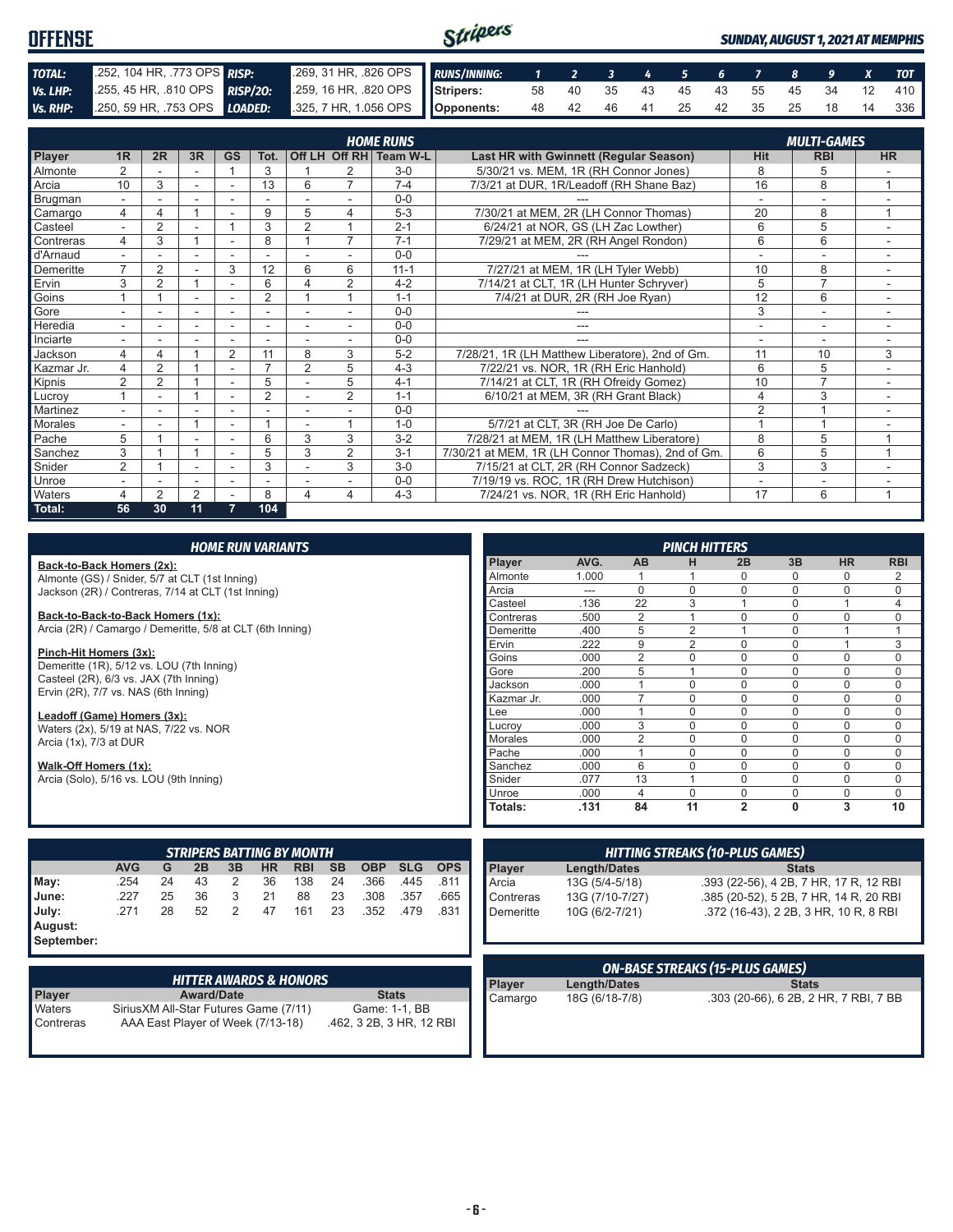### **13 ORLANDO ARCIA** *- SS - 26 YRS - ANACO, VENEZUELA*

*SEASON WITH GWN:*.303, 13 HR, 28 RBI, 5 SB, .932 OPS *HIT STREAK:* 2G (2-5) *7/31 at MEM:*DNP *SERIES:* .--- (0-0)

- **• 2021 with GWN: Has reached base safely in 47 of 51G (92.1%)** ... **5/4-5/18:** Hit safely in first 13G (.393, 7 HR, 17 R, 12 RBI, 2 SB, 1.301 OPS) ... **5/9 at CLT:** Tied GWN's single-game homer record with 3 solo blasts (3-for-4, 4 R, 4 RBI) ... **5/15 vs. LOU:** Launched game-winning solo HR (#6) in 8th ... **5/16 vs. LOU:** Blasted walk-off solo HR (#7) in 9th ... **6/10 at MEM:** Set season high with 4 hits (4-for-5, 2B, 2 R) ... **6/18 vs. NAS:** Went 3-for-5 with 3 XBH, including solo HR (#11) and game-tying 2B in 10th, scored walk-off winning run ... **6/5-6/23:** Posted 14G onbase streak, batting .333 (17-for-51, 4 2B, 3 HR, 11 R, 8 RBI, 1 SB, 6 BB).
- **• 2021 with ATL:** Recalled on 7/4 ... Hit .204 (10-for-49, 1 2B, 2 HR, 5 R, 9 RBI) in 17G ... Optioned back to Gwinnett on 7/31.
- **• 2021 with MIL:** Was on Milwaukee's Opening Day roster and batted .091 (1-for-11, 1 RBI) in 4G before being traded to Atlanta on 4/6 (sent to Alternate Site).
- **• 2020:** Spent 59 games with the Brewers, batting .260 (10 2B, 1 3B, 5 HR, 22 R, 20 RBI, 2 SB) ... Played in 2 Postseason games (.143, 1-for-7, 1 HR, 2 RBI).
- **• Acquired:** Via trade with Milwaukee in exchange for RHP Chad Sobotka and RHP Patrick Weigel (4/6/21) ... Originally signed by Milwaukee as a NDFA (10/22/10).
- **• MLB Career:** .242, 70 2B, 7 3B, 44 HR, 189 RBI, 40 SB in 559G with MIL, ATL (2016-21) ... Played in the Postseason from 2018-20 (.295, 4 HR, 6 RBI in 13G).

## **17 JOHAN CAMARGO** *- INF - 27 YRS - PANAMA CITY, PANAMA*

*SEASON WITH GWN:*.320, 9 HR, 33 RBI, 0 SB, .924 OPS *HIT STREAK:* -1G (0-2)

- *7/31 at MEM:* 0-2, R, 2 BB *SERIES:* .350 (7-20), 2 2B, HR, 6 RBI **• Leaderboard:** Entering 8/1, ranks among Triple-A East top 10 in R (T-3rd, 47), AVG (5th, .320), OBP (5th, .406), and H (6th, 71).
- **• 2021 with GWN: Ranks 4th in batting in Triple-A East since 6/10, hitting .349 (53-for-152, 12 2B, 1 3B, 6 HR, 29 R, 23 RBI, .971 OPS)** ... **5/4-5/22:** Hit safely in each of his first 9G (.364, 2 2B, 3 HR, 13 R, 8 RBI) ... **5/8 at CLT:** Notched his first career multi-HR game (2-for-4, 2 HR, 2 RBI) ... **6/5 vs. JAX:** Started 5-4-3 triple play, Gwinnett's first since 5/28/19 at TOL ... **6/10 at MEM:** Homered for first time since 5/8 (2-run, #4) in 4-for-5, 2-RBI effort ... **6/18-7/8:** Posted a team-best 18G on-base streak (.303, 20-for-66, 6 2B, 2 HR, 9 R, 7 RBI, 7 BB, .387 OBP) ... **7/18 at CLT:** Hit a 2-out, 2-run HR (#8) in 9th for a 12-11 lead (GWN had trailed 11-3) ... **7/30 at MEM:** Tallied season-high 4 RBI (2-for-4, 2B, HR #9) in 8-7 win.
- **• Gwinnett Career:** Has hits in 86 of 114G (75.4%) since 2017, batting .333 (147 for-442, 32 2B, 2 3B, 18 HR, 80 R, 75 RBI, 1 SB, .937 OPS).
- **• 2021 with ATL:** In 6 stints with the Braves, batting .000 (0-for-16, 1 R) in 15G.
- **• 2020:** Made Braves' Opening Day roster and batted .200 (8 2B, 4 HR, 16 R, 9 RBI) in 35G ... Added to the NLCS roster in place of injured Adam Duvall prior to Game 2 and played in 4G (.250, 2-for-8, 1 2B, 1 RBI).
- **• Acquired:** NDFA (7/2/10) out of Panama City, Panama.
- **• MLB Career:** .257, 68 2B, 4 3B, 34 HR, 144 RBI, 2 SB in 364G with Atlanta (2017- 21) ... Played in 2018 and 2020 Postseasons (.087, 1 2B, 1 RBI in 8G).

## **9 RYAN CASTEEL** *- 1B/C - 30 YRS - CHATTANOOGA, TN*

*SEASON WITH GWN:*.250, 3 HR, 17 RBI, 0 SB, .740 OPS *HIT STREAK:* 1G (2-3) *7/31 at MEM:*DNP *SERIES:* .375 (3-8), 2B

- **• 2021 with GWN: 5/15-5/18:** Had 6 RBI in 3G span, including 5/15 vs. LOU (1 for-2, GW 3-run 2B, 3 RBI) and 5/16 vs. LOU (1-for-3, HR, 2 RBI) ... **6/2 vs. JAX:** Notched pinch-hit 2-run 2B ... **6/3 vs. JAX:** Hit pinch-hit 2-run HR (#2) ... **6/24 at NOR:** Crushed game-winning grand slam (#3) in 6-2 victory (1-for-4, 4 RBI), his 2nd career slam (first since 7/20/13 with Adv-A Modesto).
- **• 2020:** Was not on the Braves' 60-man player pool ... Did not play.
- **• 2019:** Played 118G with Double-A Mississippi, batting .263 (21 2B, 2 3B, 21 HR, 73 RBI, .811 OPS) ... Ranked 2nd in the Southern League in homers and RBI, 3rd in slugging (.477) ... Was his 2nd career 20-homer season (hit 22 in 2013).
- **• Acquired:** MiLB FA (3/14/21) ... Originally Colorado's 17th-round pick in 2010 out of Cleveland State Community College (Cleveland, TN).

# **24 WILLIAM CONTRERAS** *- C - 23 YRS - PUERTO CABELLO, VZ*

- *SEASON WITH GWN:*.343, 8 HR, 23 RBI, 0 SB, 1.152 OPS *HIT STREAK:* -1G (0-4) *7/31 at MEM:* 0-4 *SERIES:* .235 (4-17), HR, 3 RBI
- **• 2021 with GWN: Leads Triple-A East in HR (T-1st, 8) and RBI (23) since joining GWN on 7/8** ... **Has hit safely in 16 of 19G during his Triple-A debut (.343, 24-for-70, 5 2B, 8 HR, 17 R, 23 RBI, 1.152 OPS)** ... **7/13-7/18:** Named Triple-A East Player of the Week (.462, 12-for-26, 3 2B, 3 HR, 7 R, 12 RBI, 1.440 OPS) ... **7/10-7/27:** Posted a 13G hitting streak, tied for GWN's longest this year (.385, 20-for-52, 5 2B, 7 HR, 14 R, 20 RBI, 1.333 OPS).
- **• 2021 with ATL:** On the Braves' Opening Day roster ... Hit .204 (3 2B, 1 3B, 7 HR, 16 R, 21 RBI, .666 OPS) in 44G through 7/6 ... Optioned on 7/7.
- **• 2020:** Spent most of the year at the Alternate Training Site at Coolray Field ... Recalled by Atlanta for his MLB debut on 7/24 ... Hit .400 (4-for-10, 1 2B, 1 RBI) in 4G before being optioned on 7/29.
- **• Bloodlines:** Older brother is Chicago Cubs' C Willson Contreras.
- **• Acquired:** NDFA (2/1/15) out of Puerto Cabello, Venezuela.
- **• MLB Career:** .217, 4 2B, 1 3B, 7 HR, 22 RBI, 0 SB in 48G with Atlanta (2020-21).

### **14 TRAVIS d'ARNAUD** *- C - 32 YRS - LONG BEACH, CA SEASON WITH GWN:*.000, 0 HR, 0 RBI, 0 SB, .500 OPS *HIT STREAK:* -1G (0-1)

*7/31 at MEM:*DNP *SERIES:* .000 (0-1)

- **• MLB Rehab:** Joined Gwinnett on a rehab assignment on 7/30 ... Has been on Atlanta's 60-day IL since 5/2 (tore left thumb ligament, had surgery).
- **• 2021 with ATL:** Prior to the injury on 5/1 at TOR, batted .220 (18-for-82, 4 2B, 2 HR, 5 R, 11 RBI, .594 OPS) in 23G with the Braves.
- **• 2020:** Won his first NL Silver Slugger Award, batting .321 (88-for-165, 8 2B, 9 HR, 19 R, 34 RBI, .919 OPS) in 44G with Atlanta ... In 12G during the Postseason, hit .286 (12-for-42, 2 2B, 2 HR, 4 R, 10 RBI, .856 OPS).
- **• Bloodlines:** Will be the second d'Arnaud to play for Gwinnett, joining his brother Chase (played 22G in 2016, hit .255 with 6 2B, 1 3B, 1 HR, 4 RBI, 7 SB).
- **• Acquired:** MLB FA (11/24/19) ... Originally Philadelphia's 1st-round pick (37th overall) in 2007 out of Lakewood High School (Lakewood, CA).
- **• MLB Career:** .251, 93 2B, 5 3B, 74 HR, 276 RBI, 2 SB in 567G with NYM, LAD, TB, ATL (2013-21) ... Has appeared in the Postseason 3 times (2015 with NYM, 2019 with TB, 2020 with ATL), batting .207, 3 2B, 5 HR, 10 R, 19 RBI in 32G.

## **12 TRAVIS DEMERITTE** *- OF - 26 YRS - NEW YORK, NY*

*SEASON WITH GWN:*.318, 12 HR, 34 RBI, 5 SB, 1.111 OPS *HIT STREAK:* 7G (8-27)

- *7/31 at MEM:*PH, 0-0, BB *SERIES:* .250 (4-16), 2B, HR, 3 RBI **• 2021 with GWN: In 14G since returning from the IL on 7/13, batting .333 (17 for-51, 2 2B, 6 HR, 15 R, 19 RBI, 4 SB, 1.139 OPS)** ... **5/4 at CLT:** Tallied 5 RBI (3-for-6, HR) to set GWN Opening Night record ... **6/2-7/21:** Posted 10G hitting streak (.372, 16-for-43, 2 2B, 3 HR, 10 R, 8 RBI, 1.041 OPS) ... **6/10-7/10:** Was on the IL ... **7/18 at CLT:** Notched season-high 4 hits (4-for-5, 3 R, 2 RBI, SB) ... **7/17- 7/25:** Hit 3 grand slams in 7G span (7/17 at CLT, 7/23 vs. NOR, 7/25 vs. NOR), raising his career total to 6 (4 with GWN) ... **7/27 at MEM:** Homered for 3rd straight game, GW solo blast (#12) in 1-0 win.
- **• Gwinnett Career:** In 137G since 2019, batting .295 (138-for-468, 39 2B, 2 3B, 32 HR, 101 R, 107 RBI, 9 SB, .990 OPS) with the Stripers.
- **• 2020:** Hit .172 with 1 2B, 4 RBI in 18G with Detroit ... DFA'd on 2/5/21.
- **• 2019:** Made his Triple-A debut with Gwinnett and was an IL All-Star (.286, 20 HR, 73 RBI, .944 OPS in 96G) ... Has 1 of the 9 20-HR seasons in GWN history ... Traded to Detroit on 7/31, made his MLB debut (.225, 3 HR, 10 RBI in 48G).
- **• Acquired:** Off Waivers from Detroit (2/12/21) ... Originally Texas' 1st-round pick (30th overall) in 2013 out of Winder-Barrow High School (Winder, GA).
- **• MLB Career:** .217, 8 2B, 2 3B, 3 HR, 14 RBI, 3 SB with Detroit (2019-20).

## **18 PHILLIP ERVIN** *- OF - 28 YRS - MOBILE, AL*

| <b>SEASON WITH GWN:</b> .193, 6 HR, 22 RBI, 10 SB, .643 OPS                      | <b>HIT STREAK:</b> $1G(1-4)$ |
|----------------------------------------------------------------------------------|------------------------------|
| 7/31 at MEM: 1-4                                                                 | <b>SERIES:</b> .182 (2-11)   |
| • 2021 with GWN: 6/2 vs. JAX: Hit decisive 3-run HR (#1) and tallied season-high |                              |

- 4 RBI (1-for-4, R) ... **6/13 at MEM:** Belted game-tying 2-run HR (#2) with 2 outs in the 9th of an eventual 7-6 loss (1-for-3, 1 R, 2 RBI) ... **7/7 vs. NAS:** Clubbed game-tying 2-run pinch-hit HR (#5, 1-for-1, 2 RBI).
- **• 2020:** Between Cincinnati and Seattle, hit .149 with 3 2B, 4 RBI, 1 SB in 37G ... DFA'd by the Reds (8/28), Mariners (12/16), and Chicago Cubs (2/20/21).
- **• Acquired:** Off waivers from the Chicago Cubs (2/22/21) ... Originally Cincinnati's 1st-round pick (27th overall) in 2013 out of Samford University (Homewood, AL).
- **• MLB Career:** .247, 26 2B, 8 3B, 17 HR, 68 RBI, 15 SB in 237G with CIN, SEA (2017-20) ... Talled 7 of his 8 career triples in 2019 (ranked 7th in NL).

## **5 TERRANCE GORE** *- OF - 30 YRS - MACON, GA*

| <b>SEASON WITH GWN:</b> .267, 0 HR, 0 RBI, 14 SB, .783 OPS | <b>HIT STREAK:</b> $-3G(0-8)$ |
|------------------------------------------------------------|-------------------------------|
| 7/31 at MEM: PH, 0-0, BB, SB                               | <b>SERIES:</b> .--- (0-0), SB |
|                                                            |                               |

- **• Leaderboard:** Entering 8/1, ranks among Triple-A East top 10 in SB (T-8th, 14). **• 2021 with GWN:** Is 14-for-16 (87.5%) in stolen base attempts over 30G, has a pair of 2-steal games (5/18 at NAS, 6/18 vs. NAS) ... **6/9-G2 at MEM:** Stole 3rd and scored winning run in 8th inning of 3-1 victory ... **7/10 vs. NAS:** Notched seasonhigh 3 hits (3-for-3, 2B, R).
- **• 2020:** Logged 2G in his lone season with the Los Angeles Dodgers (0 PA).
- **• Acquired:** MiLB FA (2/18/21) ... Originally Kansas City's 20th-round pick in 2011 out of Gulf Coast Community College (Panama City, FL).
- **• MLB Career:** .224, 2 2B, 1 3B, 0 HR, 1 RBI, 40 SB in 102G with KC, CHC, LAD (2014-20) ... Played in the Postseason with KC (2014-15) and CHC (2018), going 0-for-2 with 3 R, 5 SB ... Won World Series with the Royals in 2015.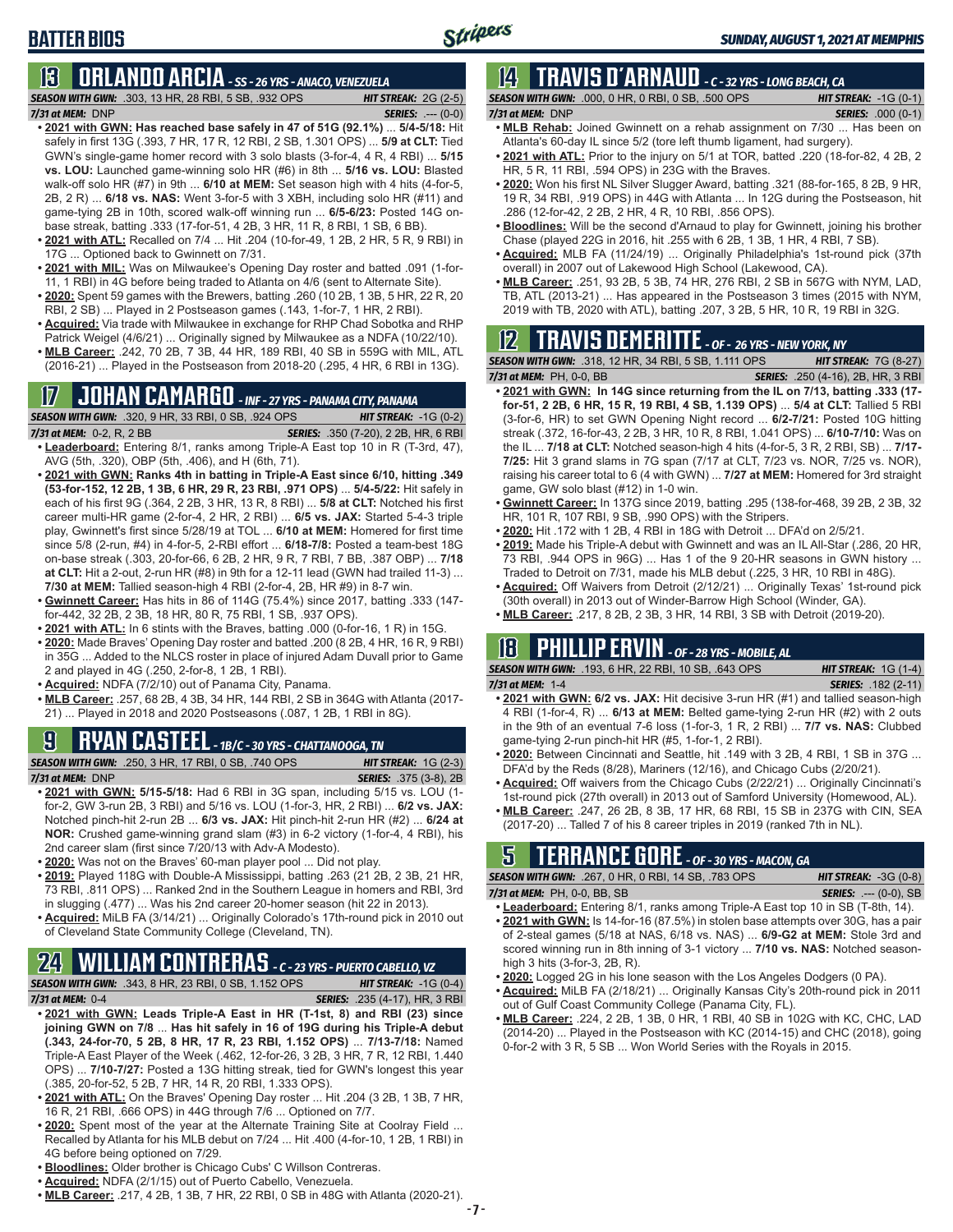### **4 SEAN KAZMAR JR.** *- INF - 36 YRS - VALDOSTA, GA*

*SEASON WITH GWN:*.212, 7 HR, 21 RBI, 3 SB, .639 OPS *HIT STREAK:* 1G (1-4) *7/31 at MEM:*1-4 *SERIES:* .227 (5-22)

- **• Hits Record: On 7/31 at MEM, passed Larry Whisenton (657) for the Atlanta Braves Triple-A career hits record with his 658th (single, 1-for-4)**. **• Gwinnett Career:** Batting .264 (658-for-2489, 134 2B, 12 3B, 44 HR, 300 R, 291
- RBI, 26 SB) in 724G over 8 seasons ... Leads in career G, AB, H, TB (948), 2B, R, RBI ... Ranks 2nd in career 3B (12) ... Ranks 3rd in career HR (44).
- **• 2021 with GWN: 5/25 vs. MEM:** Lined a walk-off single in the 9th for a 2-1 win, his first career walk-off RBI with GWN ... **7/8-G1 vs. NAS:** Passed Joey Terdoslavich for 3rd on GWN career HR list (#42, 1-for-3, 2 RBI) ... **7/22 vs. NOR:** Passed Damon Hollins for 2nd on ATL Triple-A hits list (#649, 2-for-3, HR, 2 RBI) ... **7/28 at MEM:** Notched his 999th and 1,000th career Triple-A hits (2-for-5, R).
- **• 2021 with ATL:** Contract selected on 4/17, has spent 2 stints with Atlanta (4/17- 4/23, 5/4-5/7), going 0-for-2 ... Pinch hit on 4/17 at the Chicago Cubs, marking his first MLB appearance in 4,589 days since 9/23/08 with San Diego ... The last player with a bigger gap between MLB appearances was Ralph Winegarner (13 years, 14 days between 6/23/36 with CLE and 7/7/49 with STL).
- **• Acquired:** MiLB FA (12/7/20) ... Originally San Diego's 5th-round pick in 2004 out of the College of Southern Nevada.
- **• MLB Career:** .195, 1 2B, 0 3B, 0 HR, 2 RBI in 22G with San Diego (2008) and Atlanta (2021).

### **22 JASON KIPNIS** *- INF - 34 YRS - NORTHBROOK, IL*

*SEASON WITH GWN:*.268, 5 HR, 19 RBI, 0 SB, .828 OPS *HIT STREAK:* -1G (0-1) *7/31 at MEM:*DNP *SERIES:* .--- (0-0)

- **• 2021 with GWN: Has 5 multi-hit efforts in 10G since 7/6, batting .341 (14-for-41, 3 2B, 1 3B, 2 HR, 8 R, 10 RBI)** ... **5/28 vs. MEM:** Belted decisive 3-run HR (#1, 2-for-3, 3 RBI) ... **6/16 at NAS:** Hit game-winning HR (#2), a 2-run shot (2-for-4,, 2 RBI) ... **7/14 at CLT:** Fell a triple shy of the cycle (3-for-5, 2B, HR, 3 R, 2 RBI).
- **• 2020:** In his lone season with the Chicago Cubs, hit .237 (8 2B, 1 3B, 3 HR, 16 RBI, 1 SB) in 44G ... Played in 2G during the Postseason (0-for-3, 1 BB, 1 SO) ... Elected Free Agency on 10/28.
- **• Acquired:** MiLB FA (3/29/21) ... Originally Cleveland's 2nd-round pick in 2009 out of Arizona State University (Tempe, AZ).
- **• MLB Career:** .260, 260 2B, 24 3B, 126 HR, 545 RBI, 136 SB in 1,165G with CLE, CHC (2011-20) ... Was 2-time AL All-Star with the Indians (2013, 2015) ... Hit .192 (3 2B, 1 3B, 4 HR, 9 RBI) in 26G during the Postseason with CLE (2013, 2016-18) and CHC (2020).

## **20 JONATHAN MORALES** *- C - 26 YRS - ARROYO, PUERTO RICO*

*SEASON WITH GWN:*.135, 1 HR, 7 RBI, 0 SB, .336 OPS *HIT STREAK:* -1G (0-5) *7/31 at MEM:*DNP *SERIES:* .000 (0-5)

- **• 2021 with GWN: 5/7 at CLT:** Tied his single-game career high with 5 RBI, going 2-for-6 with a 3-run HR (#1) in the 9th.
- **• 2020:** Spent entire year at Braves Alternate Site in Gwinnett (no MLB debut) ... Played for Caguas of the Puerto Rican Winter League (.394, 3 HR, 9 RBI in 13G), earning PWL Postseason All-Star honors.
- **• 2019:** Hit .240 (13 2B, 2 HR, 27 R, 25 RBI) in 80G between Double-A Mississippi and Gwinnett ... Logged 1 game during the IL Playoffs (0-for-1, BB).
- **• Acquired:** Braves' 25th-round pick in 2015 out of Miami-Dade Community College.

## **15 CRISTIAN PACHE** *- OF - 22 YRS - SANTO DOMINGO CENTRO, D.R.*

*SEASON WITH GWN:*.233, 6 HR, 22 RBI, 4 SB, .701 OPS *HIT STREAK:* -1G (0-2) *7/31 at MEM:* 0-2, BB, HBP *SERIES:* .118 (2-17), HR, 2 RBI

**• MLB.com Prospect Ranks:** #1 (Braves Top 30), #10 (Top 100).

- **• 2021 with GWN: 5/29-6/1:** Assigned to rehab (right hamstring inflammation), played 1G before being activated/optioned on 6/2 ... **6/5 vs. JAX:** Went 3-for-6 with 2 doubles, including game-tying 2-run double in 9th ... **6/10 at MEM:** Tallied his first career multi-HR game (3-for-5, 2 HR, 3 R, 4 RBI) ... **6/30 at DUR:** Notched last-AB GWRBI single in 9th for 2-1 win (2-for-3, 2B, RBI) ... **7/21 vs. NOR:** Homered in both games of a DH (#3-4, 2-for-6, 2 R, 2 RBI) ... **7/8-7/28:** Hit .286 (18-for-63, 1 2B, 4 HR, 16 R, 11 RBI, 3 SB, .858 OPS) in 17G.
- **• 2021 with ATL:** On Atlanta's Opening Day roster for the first time ... Hit .111 (3 2B, 1 HR, 6 R, 4 RBI) in 22G ... Placed on IL twice, on 4/14 and 5/14 ... Was at the Alternate Training Site from 4/24-4/30.
- **• 2020:** Spent most of the year at the Alternate Training Site ... Made his MLB debut on 8/21 vs. Philadelphia (1-for-4) ... Played just 2G during regular season (.250) ... Also made MLB Postseason debut (.182, 1 2B, 1 HR, 4 R, 4 RBI in 12G).
- **• 2019:** Between Mississippi (104G) and Gwinnett (26G), hit .277 (36 2B, 9 3B, 12 HR, 63 R, 61 RBI, 8 SB, .802 OPS) in 130G ... Named a Southern League Postseason All-Star and MLB All-Star Futures Game participant.
- **• Acquired:** NDFA (7/4/15) out of Santo Domingo Centro, D.R.
- **• MLB Career:** .119, 3 2B, 0 3B, 1 HR, 4 RBI, 0 SB in 24G with Atlanta (2020-21).

### **2 YOLMER SANCHEZ** *- INF - 29 YRS - MARACAY, VENEZUELA SEASON WITH GWN:*.197, 5 HR, 21 RBI, 4 SB, .605 OPS *HIT STREAK:* 5G (7-19)

*7/31 at MEM:*2-4, R *SERIES:* .368 (7-19), 3 HR, 5 RBI

- **• 2021 with GWN: 5/7 at CLT:** Went 3-for-5 with 3 runs, 3 RBI and GWN's first triple of the year ... **6/9-G2 at MEM:** Stole home as part of a double-steal with Drew Waters, scored tying run in 3-1 win (1-for-2, R, SB) ... **6/16 vs. NAS:** After going 30G without a homer, launched his 1st of the year (3-run, 1-for-2, 3 RBI) ... **7/28 at MEM:** Hit a game-tying 2-run HR (#3) with 2 outs in 9th of 8-7 loss ... **7/30 at MEM:** Recorded 2nd career multi-HR game (1st since 5/2/15, CLT vs. SWB), hitting 2 solo shots (#4-5) including GW blast in 8th for 8-7 win (2-for-3, 3 R, 2 RBI).
- **• 2020:** Played 11G with the Chicago White Sox, batting .313 (3 2B, 1 HR, 1 RBI, 1.164 OPS) ... Made his MLB Postseason debut in the ALWCS (1G, no at-bat).
- **• Acquired:** MiLB FA (3/31/21) ... Originally a NDFA with Chi. White Sox (5/29/09). **• MLB Career:** .245, 113 2B, 24 3B, 32 HR, 215 RBI, 30 SB in 657G with the Chi.
- White Sox (2014-20) ... Won an AL Gold Glove in 2019 (.987 FPCT at 2B).

# **26 TRAVIS SNIDER** *- OF/INF - 33 YRS - KIRKLAND, WA*

| <b>SEASON WITH GWN: .185, 3 HR, 10 RBI, 1 SB, .648 OPS</b> | <b>HIT STREAK:</b> $2G(2-6)$         |
|------------------------------------------------------------|--------------------------------------|
| 7/31 at MEM: 1-4, 2B, 2 RBI                                | <b>SERIES:</b> .250 (2-8), 2B, 2 RBI |

- **• 2021 with GWN: 6/18 vs. NAS:** Homered for the first time since 5/7 at CLT, a solo shot (#2) as part of 6-run comeback in 8-7 win (1-for-3, 2 RBI) ... **7/15 at CLT:** Blasted go-ahead 2-run HR (#3) in 8th of 11-10 win (1-for-4, 2 RBI) ... **7/31 at MEM:** Delivered GW 2-run double in 2-1 win (1-for-4, 2 RBI).
- **• 2020:** Signed by Miami on 7/24 and reported to the Marlins' Alternate Training Site in Jupiter, FL, but was released on 8/27 and did not reach the Majors.
- **• 2019:** Played for Triple-A Reno in Arizona's system (.294, 22 2B, 4 3B, 11 HR, 41 RBI, 3 SB, .899 OPS in 93G).
- **• Acquired:** MiLB FA (2/26/21) ... Originally Toronto's 1st-round pick (14th overall) in 2006 out of Henry M. Jackson High School (Mill Creek, WA).
- **• MLB Career:** .244, 100 2B, 7 3B, 54 HR, 212 RBI, 22 SB in 630G with TOR, PIT, BAL (2008-15) ... Played for PIT in Postseason from 2013-15 (1-for-4 in 3G).

## **11 Drew WATERS** *- OF - 22 YRS - ATLANTA, GA*

*SEASON WITH GWN:*.256, 8 HR, 27 RBI, 17 SB, .773 OPS *HIT STREAK:* 1G (1-5) *7/31 at MEM:*1-5, SB *SERIES:* .261 (6-23), 2 2B, SB

- **• Leaderboard:** Entering 8/1, ranks among Triple-A East top 10 in SB (4th, 17), R (T-6th, 44), and 2B (10th, 17).
- **• MLB.com Prospect Ranks:** #2 (Braves Top 30), #25 (Top 100 Prospects).
- **• 2021 with GWN: Leads Triple-A East in XBH since 7/1 (17), batting .301 (31 for-103, 11 2B, 1 3B, 5 HR, 23 R, 17 RBI, 5 SB, .924 OPS)** ... **5/15-6/10:** Hit .316 (25-for-79, 4 2B, 3 HR, 16 R, 9 RBI, 6 SB, .906 OPS) in 21G ... **5/18 at NAS:** Recorded first career multi-HR game (3-for-5, 2 HR, 3 RBI) and became the first GWN player to homer from both sides of the plate since Mel Rojas Jr. (7/7/16 at CLT) ... **5/19 at NAS:** Fell a triple shy of the cycle in first 4-hit game at Triple-A (4-for-5, 2B, HR, 2 R, 2 RBI, 2 SB) ... **6/9-G2 at MEM:** Lined RBI single in 8th (2 for-3, R, RBI) for last-at-bat 3-1 win ... **7/2-7/18:** Posted 13G on-base streak (.357, 20-for-56, 8 2B, 1 3B, 2 HR, 14 R, 10 RBI, 4 SB).
- **• Futures Game:** Played for the NL Team in the 2021 SiriusXM All-Star Futures Game on 7/11 at Coors Field (1-for-1, BB) ... Was the 7th active Gwinnett player selected to the game (1st since RHP Touki Toussaint in 2018).
- **• 2020:** Spent entire year at Braves Alternate Site in Gwinnett (no MLB debut).
- **• 2019:** Hit .309 (40 2B, 9 3B, 7 HR, 80 R, 52 RBI, 16 SB) in 134G with Double-A Mississippi and Gwinnett ... Won Southern League Batting Title (.319, best in MIS history) and Most Valuable Player (1st in MIS history) ... Ranked among MiLB top 5 in doubles (T-3rd, 40) and hits (5th, 163).
- **• Acquired:** Braves' 2nd-round pick in 2017 out of Etowah High School (Woodstock, GA) ... Named Gatorade Georgia Baseball Player of the Year in 2017.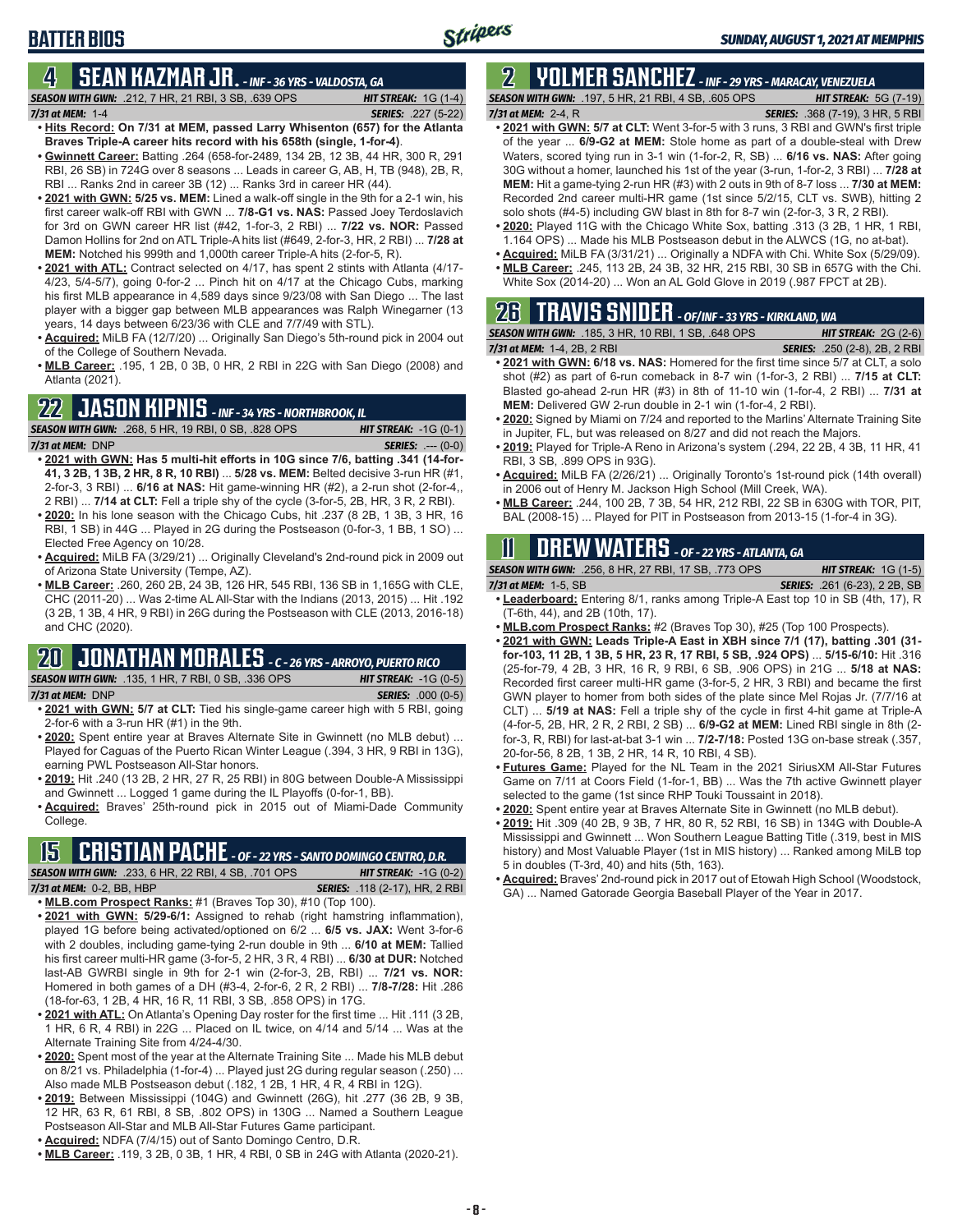### **SEASON SUMMARY**



### **TEAM HIGHS & LOWS**

| <b>OFFENSE:</b>  |  |
|------------------|--|
|                  |  |
|                  |  |
|                  |  |
| <b>PITCHING:</b> |  |
| <b>DEEEMOE.</b>  |  |

#### **DEFENSE:**

| Most Double Plays Turned, Game  3 (5x, last: 7/16 at Charlotte) |  |
|-----------------------------------------------------------------|--|
|                                                                 |  |
|                                                                 |  |
|                                                                 |  |
|                                                                 |  |

## **TEAM MISCELLANEOUS**

| Largest Blown Lead (Loss) 3 Runs (3x, last: 7/4 at Durham, 3-0, 4-5) |
|----------------------------------------------------------------------|
|                                                                      |
|                                                                      |
|                                                                      |
|                                                                      |
|                                                                      |
|                                                                      |
|                                                                      |
|                                                                      |
|                                                                      |

### **INDIVIDUAL HIGHS & LOWS**

| <b>HITTING (GAME):</b> |  |
|------------------------|--|
|                        |  |
|                        |  |
|                        |  |
|                        |  |
|                        |  |
|                        |  |
|                        |  |
|                        |  |
|                        |  |
|                        |  |
|                        |  |
|                        |  |
|                        |  |
|                        |  |

#### **PITCHING (GAME):**

#### **DEFENSE (GAME):**

### **STREAKS**

#### **OFFENSIVE (LONGEST IN 2021 ONLY):**

#### **PITCHING (LONGEST IN 2021 ONLY):**

### **LAST TIME IT HAPPENED (GWINNETT REGULAR-SEASON HISTORY)**

#### **INDIVIDUAL OFFENSE:**

|                                                        | Homers, Both Sides of Plate  Drew Waters (5/18/21 at Nashville)            |
|--------------------------------------------------------|----------------------------------------------------------------------------|
|                                                        |                                                                            |
|                                                        |                                                                            |
|                                                        | Back-to-Back-to-Back Homers  Arcia/Camargo/Demeritte (5/8/21 at Charlotte) |
|                                                        |                                                                            |
|                                                        |                                                                            |
|                                                        |                                                                            |
|                                                        |                                                                            |
|                                                        |                                                                            |
|                                                        |                                                                            |
|                                                        |                                                                            |
|                                                        |                                                                            |
|                                                        |                                                                            |
|                                                        |                                                                            |
|                                                        |                                                                            |
| <b>INDIVIDUAL PITCHING:</b><br>0.0 Inning Porfoot Camo | Novor                                                                      |
|                                                        |                                                                            |

| 111011100711110111110.                                                         |  |
|--------------------------------------------------------------------------------|--|
|                                                                                |  |
| 9.0-Inning No-Hitter (Solo)Todd Redmond (5/28/10 at Louisville)                |  |
| 9.0-Inning No-Hitter (Comb.) Wooten/Marksberry/Ramirez (6/30/16 at Louisville) |  |
|                                                                                |  |
|                                                                                |  |
|                                                                                |  |
| 21 Consecutive Saves Converted Jairo Asencio (9/6/09-8/8/11)                   |  |
| 25.0-Inning Scoreless Streak Stephen Marek, 25.1 IP (6/6/10-8/2/10)            |  |
|                                                                                |  |

#### **TEAM OFFENSE:**

| I EAM UFFENSE.        |                                                                    |
|-----------------------|--------------------------------------------------------------------|
|                       |                                                                    |
|                       |                                                                    |
|                       |                                                                    |
|                       |                                                                    |
|                       |                                                                    |
|                       |                                                                    |
|                       |                                                                    |
|                       |                                                                    |
|                       |                                                                    |
|                       |                                                                    |
|                       |                                                                    |
|                       |                                                                    |
|                       |                                                                    |
|                       |                                                                    |
| <b>TEAM PITCHING:</b> |                                                                    |
|                       |                                                                    |
|                       |                                                                    |
|                       |                                                                    |
|                       |                                                                    |
|                       |                                                                    |
|                       |                                                                    |
|                       |                                                                    |
|                       |                                                                    |
|                       |                                                                    |
| <b>TEAM DEFENSE:</b>  |                                                                    |
|                       | Turn a Triple Play 6/5/21 vs. Jacksonville (Camargo-Kipnis-Snider) |
|                       |                                                                    |
|                       |                                                                    |

| TEAM MISCELLANEOUS: |                                                                       |  |
|---------------------|-----------------------------------------------------------------------|--|
|                     |                                                                       |  |
|                     | 21-Run Margin of Defeat…………………………………7/13/12 at Louisville (Lost 1-22) |  |